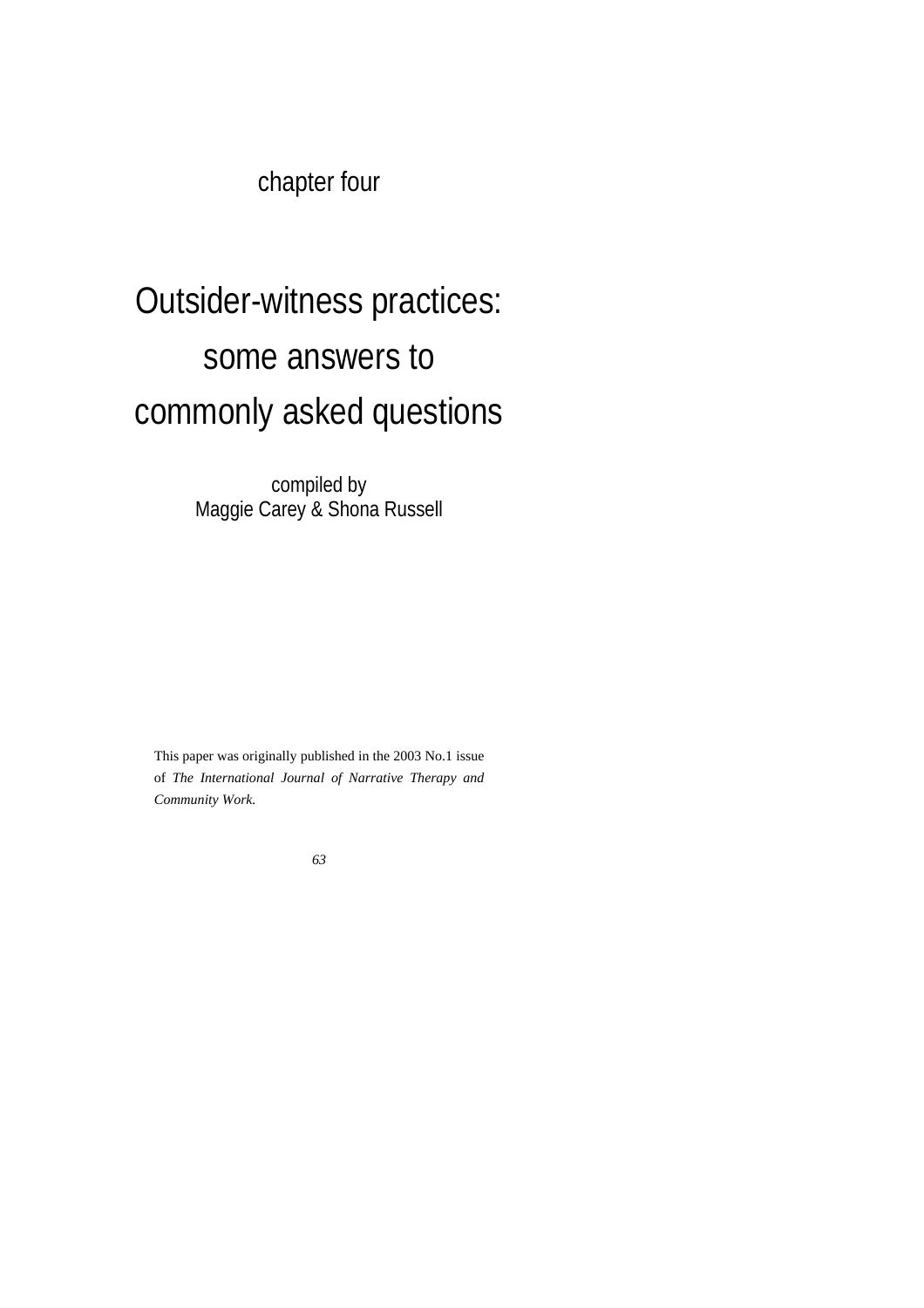# **page 64**

## **BLANK**

## **NO HEADER**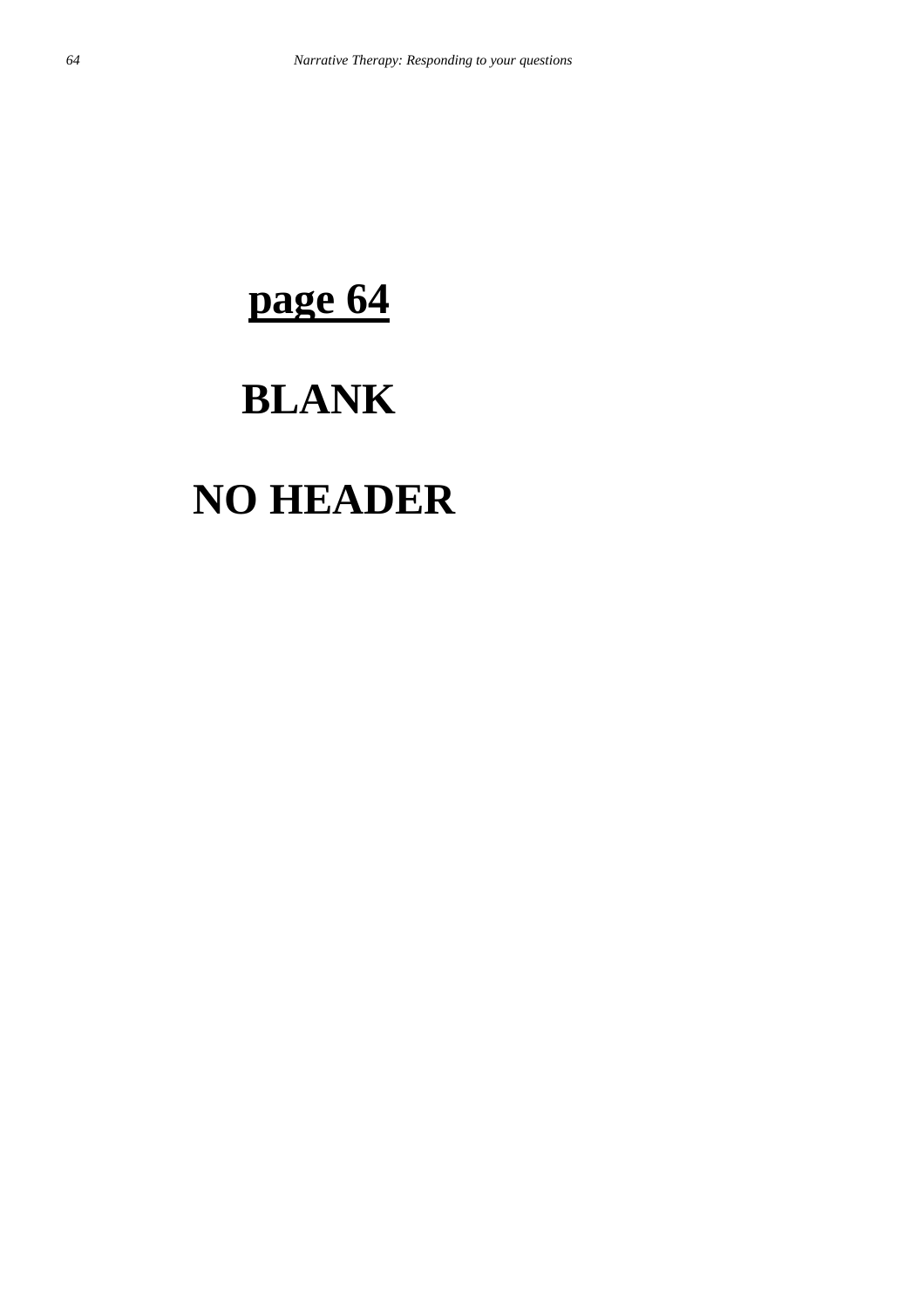### **1. What is meant by the term outsider witness?**

Within narrative practice, an outsider witness is an invited audience to a therapy conversation – a third party who is invited to listen to and acknowledge the preferred stories and identity claims of the person consulting the therapist. Outsider witnesses may be part of a person's existing community – family, friends etc; or they may be invited from outside these networks, in which case they may be professionals (and may constitute what many people know as a *reflecting team*). Alternatively, they may be invited from lists or registers of people who have previously sought consultation for similar difficulties and who have agreed to help out therapeutically with others whenever this may be relevant. Outsider witnesses may be recruited for a particular one-off meeting or, if they are a group of professionals who work together, may be regularly present at therapeutic sessions.

 When there is more than one outsider witness, particularly when there is a team working together, members of the team help each other in making their reflections. For instance, after one outsider witness has spoken, another might ask some questions about what s/he just said, in order to make the whole process more meaningful. While the outsider witnesses are speaking amongst themselves, the person who is consulting the therapist is listening.

 Having someone witness therapy conversations can be very significant, especially if the outsider witness listens and responds in certain ways. For example, Georgie, who was thirteen, had been in a car accident some time ago and was still having a lot of trouble sleeping when she was brought by her mother, Ann, to therapy. In the second session, the therapist decided to interview Georgie while inviting Ann to act as an outsider witness. Gradually, Georgie was able to talk about some of the memories of the crash that were still haunting her, as well as describing the various ways she had tried, with the help of others, to leave this trauma behind. When asked to name what it meant that she had been taking all these steps, Georgie said that it meant that she was 'determined'. Georgie also spoke about why she wanted the bad memories to leave her. This included not wanting to fall behind in her school work, not wanting to be a burden on her family (some of whom were also in the accident) and because she wanted to 'live her life again'.

 The therapist then stopped asking Georgie questions, and turned to Ann instead and asked her what were the things that stood out to her in Georgie's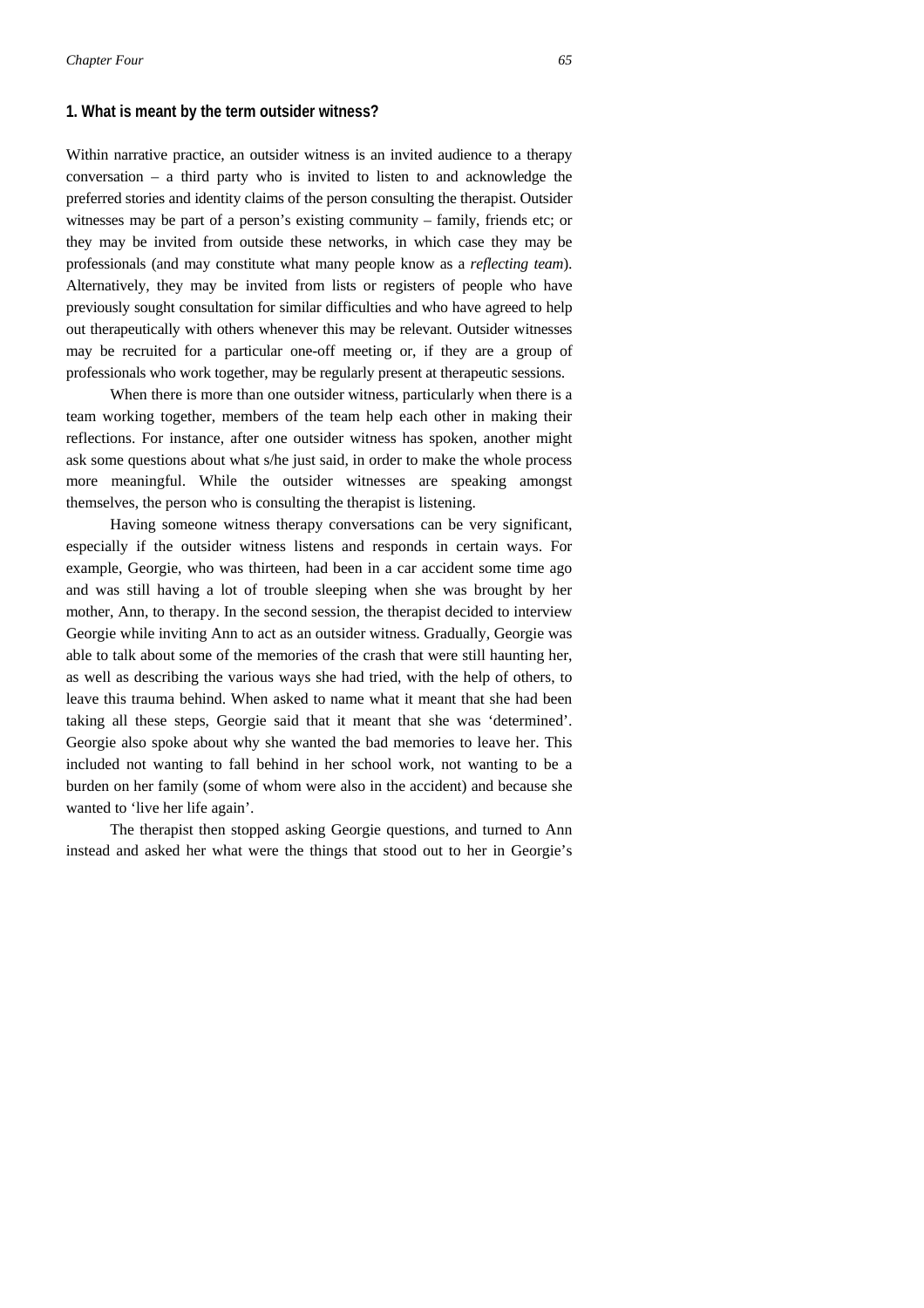statements. Ann replied that she was just so touched by her daughter's determination and her commitment to 'live her life again'. When asked further questions about this, Ann traced a history of determination throughout Georgie's life. Ann could think of many times when Georgie had demonstrated determination from some of her earliest days, and how she would not let things stop her from living life to the full. When asked why this 'determination' was significant to her, Ann then told a story from her own childhood. When she had been a small child, Ann's closest friend had been very ill with rheumatic fever for many months. Something about Georgie's determination had reminded Ann of her friend and the ways she had reclaimed her life from the effects of serious illness. Ann had always admired her friend and they remained friends to this day. When asked what it meant to Ann to hear her daughter talk in these ways, and what it meant to be reminded of her friend, Ann replied that it put her in touch with some of the things she valued most in life. It also brought a sense of pride in Georgie. Ann said that she knew that these times were hard for Georgie, but in listening to her speak she also knew that together they would find a way through this.

 When the therapist then turned back to Georgie, Georgie seemed intrigued by the story of her mother's friend and how she had reclaimed her life from the illness. So much so that when Ann suggested they ask her friend to come to their next therapy session to talk more about this and to listen to all the things that Georgie was doing to recover from the car accident, Georgie thought this was a great idea. In this way, not only did Ann become an outsider witness to Georgie's preferred story of determination to live life fully, so too did Ann's friend. In time, the bad memories left Georgie alone and she began to 'live her life again'.

 Having Ann and Ann's friend act as witnesses to the positive steps that Georgie was taking in her life and having them acknowledge the determined ways in which she was acting, made a difference to Georgie. It enabled her to feel connected to others, it reduced her isolation and sense of worry, and the story of determination and commitment to 'living life' grew richer.

 Enabling a person who is coming to therapy to invite friends or family members into their sessions as witnesses means it is much more likely that steps that a person makes in the therapy room can be translated into action in their daily lives. Outsider-witness practices enable a link to be made between what happens in the therapy room and the rest of a person's life.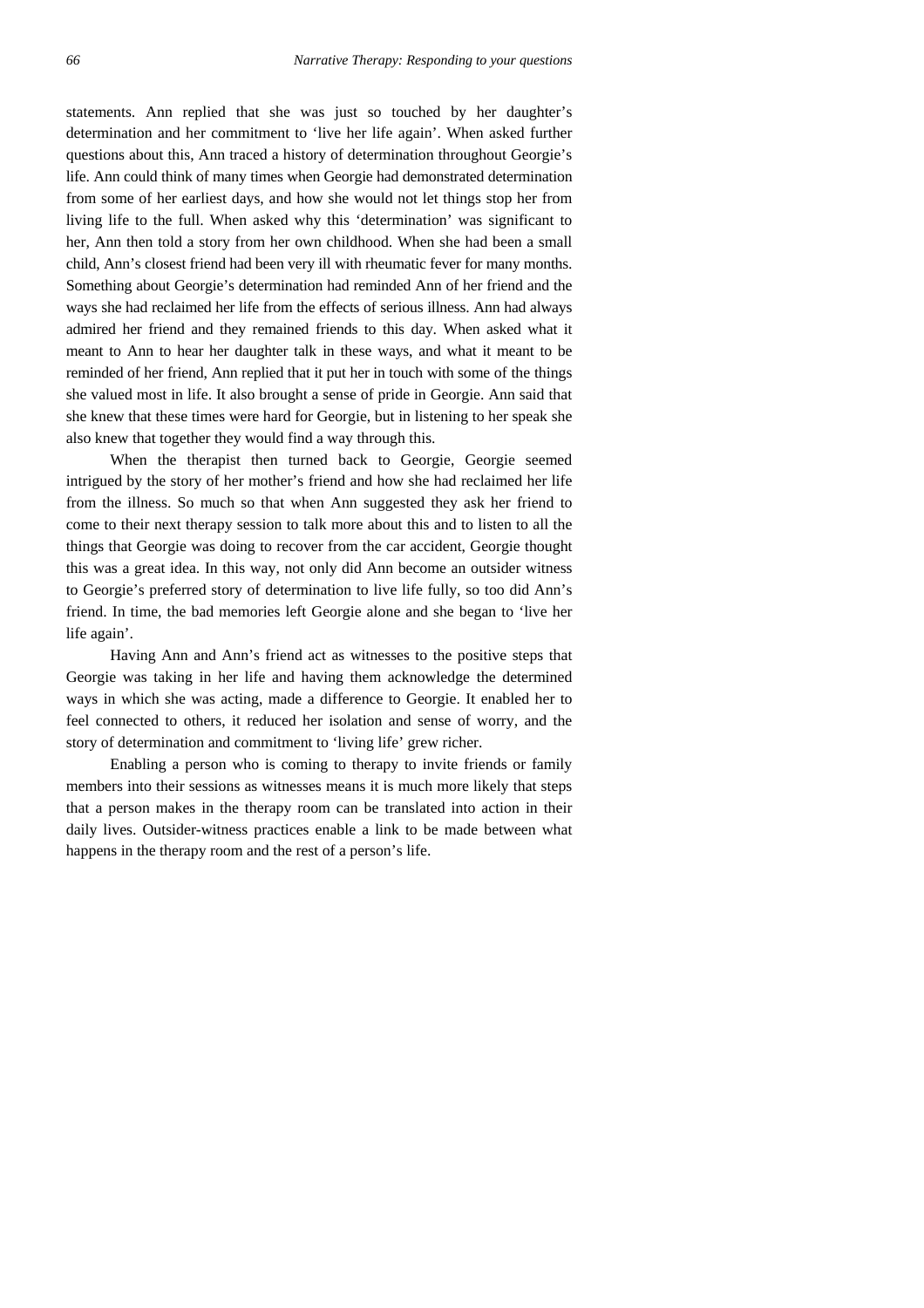It's relevant to note that outsider witnesses need to take care in what they listen for and what they say. In examples like this one, where the outsider witness does not have prior experience in these sorts of conversations, the therapist takes a special responsibility (through asking certain questions) to keep the reflections from the outsider witness on track. These sorts of questions are explored in more detail later in this paper.

## **2. Why is it important for there to be witnesses to preferred stories?**

In a sense, what is being 'defined' in narrative therapy sessions is a person's preferred identity. For instance, Georgie stated that it was her determination that was helping get rid of the 'bad memories', and the therapeutic conversations involved thickening this story of 'determination'. If our preferred story of who we are remains only a conversation in our own head, it will not have the sense of being 'real'. This sense of 'realness' or 'authenticity' only comes when our preferred stories are witnessed and responded to by a significant audience (in this instance, the therapist, Ann, and Ann's friend).

 For many people, the predicaments and concerns they have about their lives contribute to a sense of isolation and disconnection from other people who may otherwise hold special significance in their lives. Outsider-witness practices challenge the isolating and individualising effects of problems, as Hugh Fox describes:

*Narrative practice is founded on the idea that the stories that we tell about ourselves are not private and individual but are a social achievement. We probably all know that it is difficult to maintain an identity claim in isolation – we look for someone who will reflect back to us what it is we wish to claim for ourselves. An important part of our identity claims will be the values that we wish to live our lives by. In maintaining our connection with our values we probably have all experienced the power of sharing those values with like-minded people. Outsider witnesses help to meet these two purposes – acknowledging our identity claims as valid, and sharing stories about what is important to us in life. In this way the people we work with come to experience themselves and their preferred identity claims as part of a community of acknowledgement.*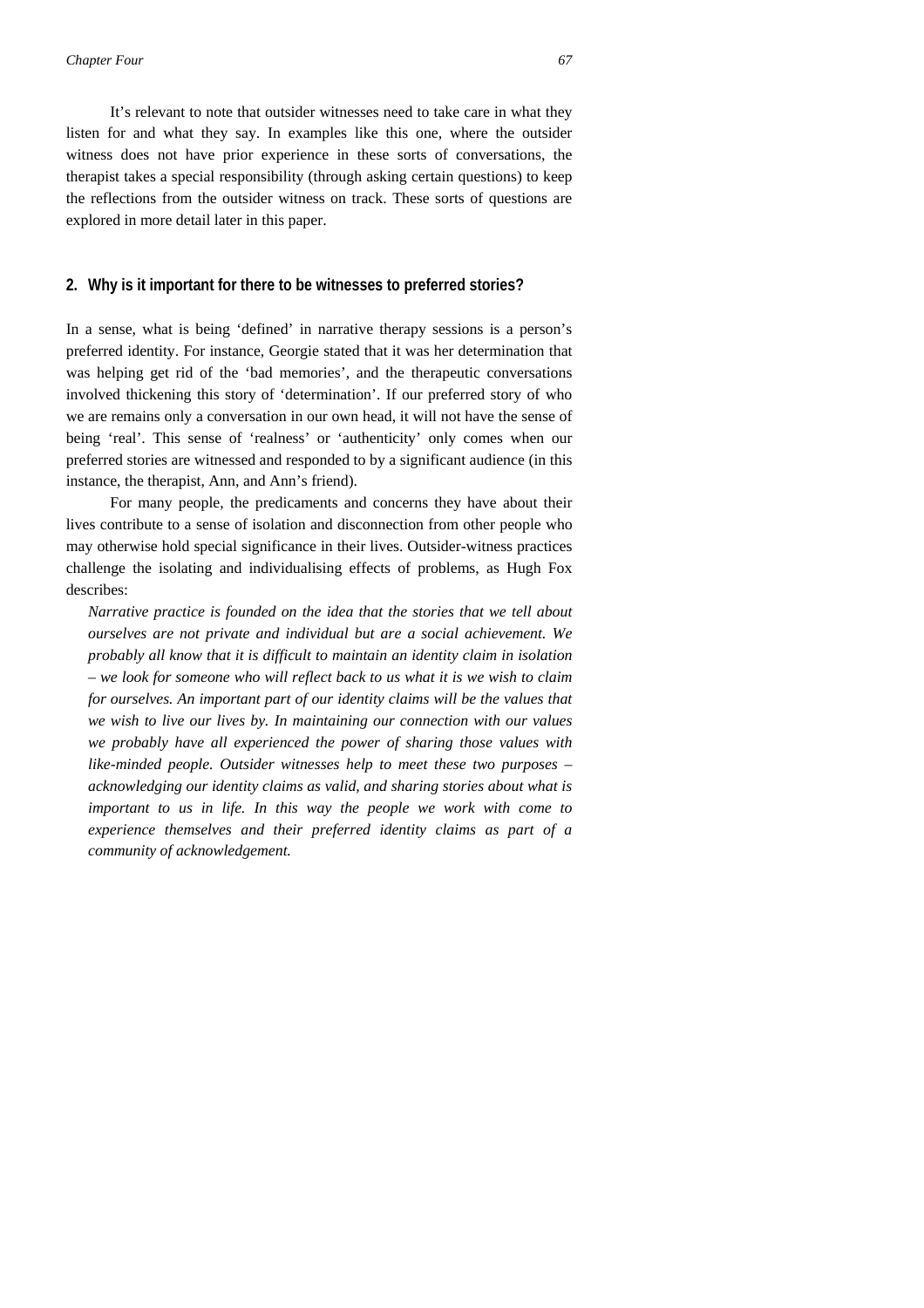Fiona had suffered significant abuse by her step-father throughout her childhood. When the effects of this abuse caught up with her in her twenties in the form of nightmares and fears, she sought counselling. After a number of sessions, the therapist asked if it would be okay with Fiona if she could ask some members of a support group for women who have experienced abuse to attend the next session. The therapist explained that she would ask Fiona some questions and then the women would talk respectfully about what it meant for them to witness Fiona's story. The women whom the therapist invited had fulfilled this role before and were experienced at listening for the unique outcomes in Fiona's story and on focusing on the alternative story. For Fiona, this preferred story was one of a loving connection with her brother which had sustained her through the abusive times. It was her brother who had noticed that Fiona was a kind-hearted and creative person, and these were the stories of herself that she was interested in getting more in touch with again. While Fiona no longer has much contact with brother (as he now lives overseas), she spoke about recently beginning to write a letter to him.

 When it was the women's turn to speak, they described how moved they were to hear Fiona speak about the ways in which she and her brother cared for each other, the tenderness they displayed with each other even when they were being treated brutally by an older figure. Different women then spoke about why this was significant to them. Some spoke about the people who offered them solace during their experiences of abuse and how, because of listening to Fiona, they had decided to make contact with these figures from their past. Other women spoke about Fiona's descriptions of her creativity and how this reconnected them with their own creative pursuits.

 When Fiona had the chance to reflect on what the women's group had said, she was in tears. She said that these were tears of company. She said that she had always felt so alone in her life, especially as her brother, the only person who witnessed what had happened to her as a child, was now so far away. But hearing the women talk, hearing them say that listening to her story had been significant to them, had changed this. Others now knew about her life and they said that hearing about it had helped them.

 Fiona described that this sense of company then played a significant part in reducing the ongoing effects of abuse that had led her to seek counselling. Her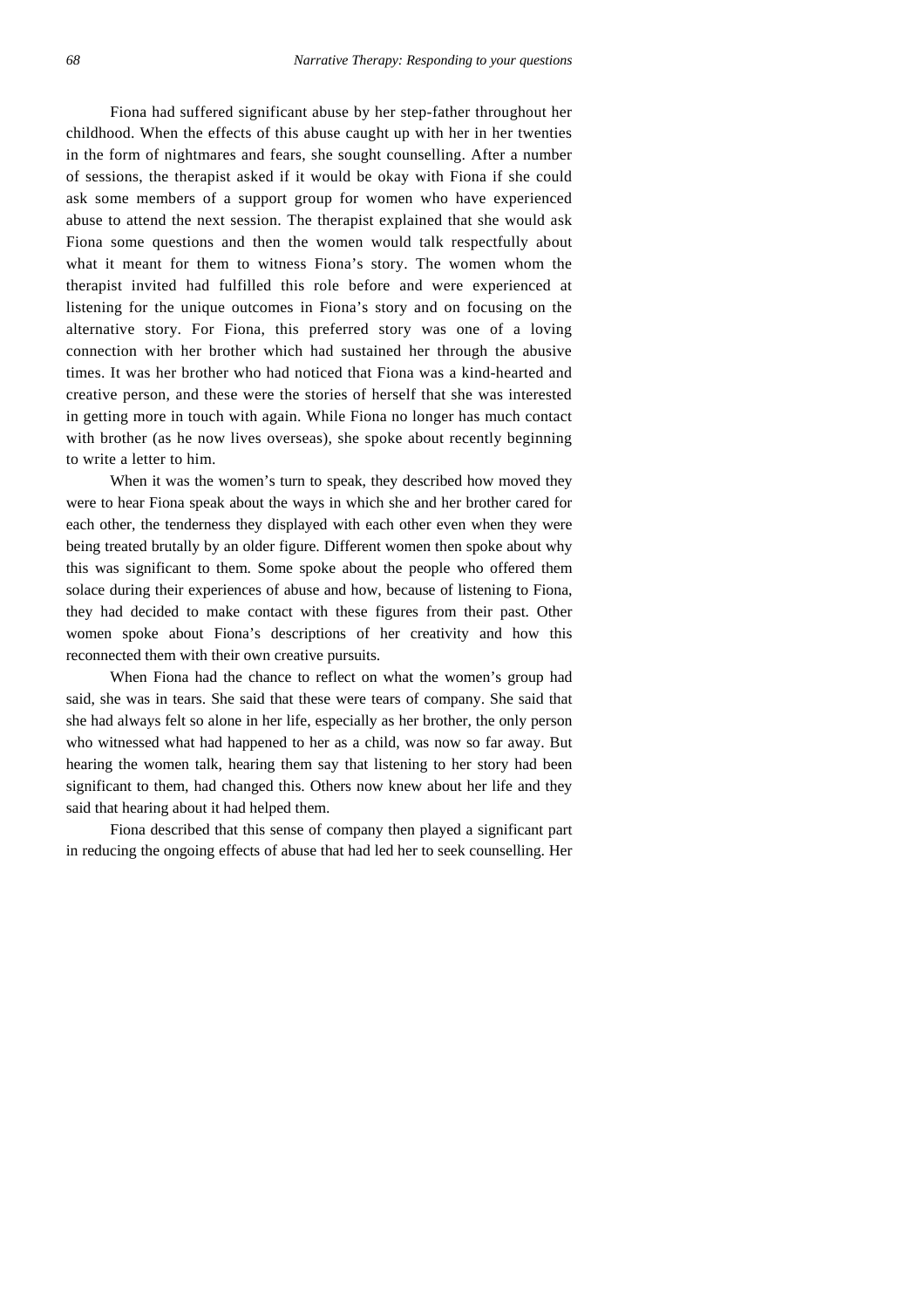nightmares and fears began to dissipate and she became, once again, able to determine the direction of her life.

## **3. What is the history of these ideas and ways of working?**

The idea of involving others to listen in to therapy conversations is not new. Within the tradition of family therapy, teams of professionals often listen to families from behind a one-way screen and then make various interventions depending upon the model of therapy. The work of Tom Andersen (1987) challenged the anonymity of these teams of professionals and began a range of explorations into the use of reflecting team work.

 The use of outsider witnesses within narrative therapy is influenced by these developments in reflecting team work<sup>1</sup>. It is also strongly influenced by the work of Barbara Myerhoff (1982, 1986) who introduced the term 'definitional ceremony' to describe the process by which communities of people actively construct their identities. Michael White (1995) brought these ideas of definitional ceremony and outsider witnesses into the therapy realm. As we will discuss below, within narrative therapy, outsider-witness practices and definitional ceremony processes have now been developed in careful and particular ways. Different practitioners are creating their own forms of definitional ceremony and outsider witness work.

#### **4. What are definitional ceremonies?**

Sometimes, outsider-witness work occurs within what are referred to as 'definitional ceremonies'. The term 'definitional ceremony' comes from Barbara Myerhoff's (1982) anthropological work with an elderly Jewish Community in Venice, California, whose social life was enacted in a particular day centre. It was in this day centre that Barbara Myerhoff noticed the everyday ways in which the members of this community 'made themselves up'. As immigrants, this group had no natural witnesses to their past lives and culture. They lived surrounded by a world of 'strangers' who 'had to be told everything'. Through her close observations of this community, Barbara Myerhoff was able to draw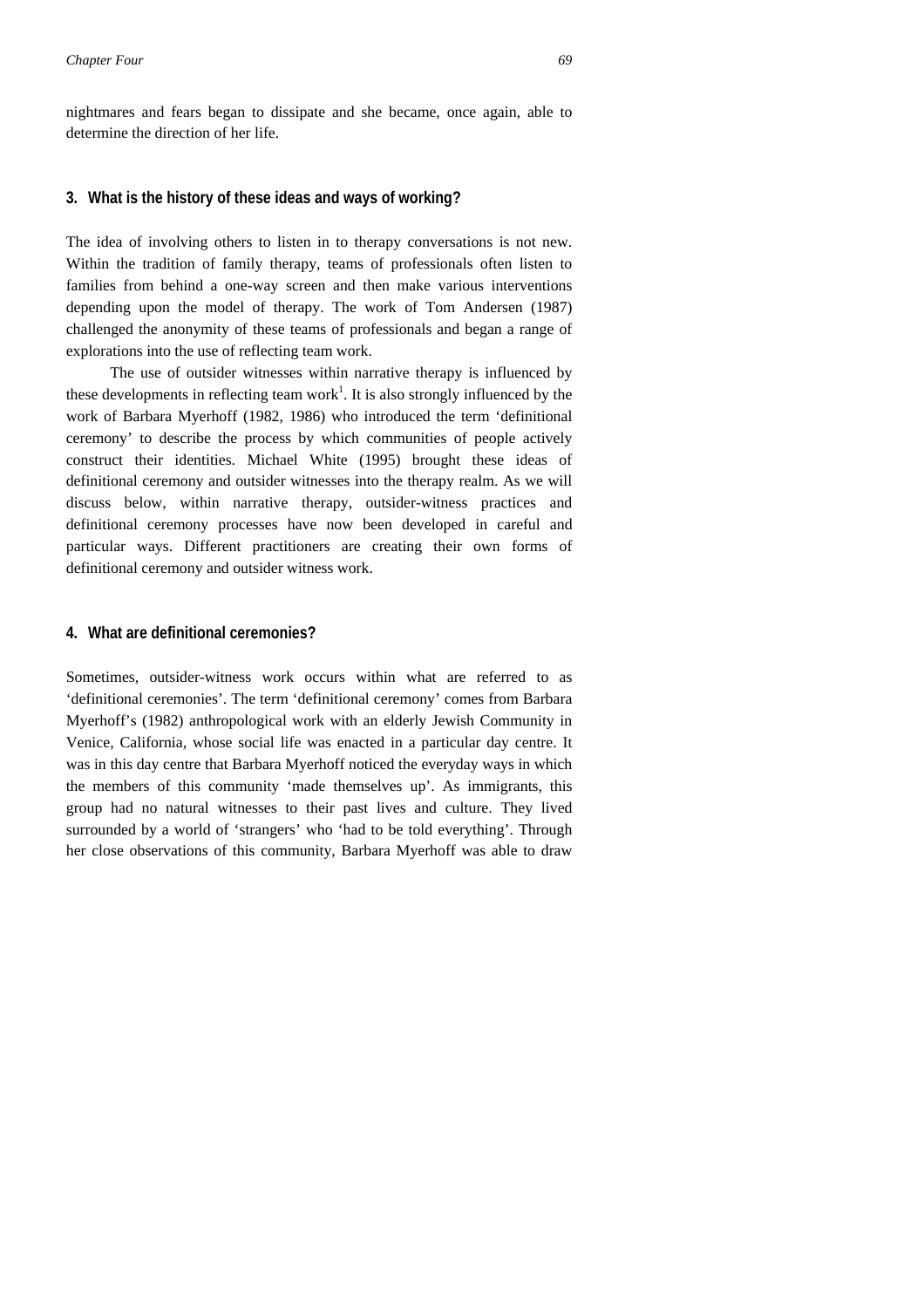out some of the processes and practices by which these people's selves and identities are constructed in an ongoing way:

*When cultures are fragmented and in serious disarray, proper audiences may be hard to find. Natural occasions may not be offered and then they must be artificially invented. I have called such performances 'Definitional Ceremonies', understanding them to be collective selfdefinitions specifically intended to proclaim an interpretation to an audience not otherwise available. (*Myerhoff 1982, p.105)

 In Barbara Myerhoff's words, *Definitional ceremonies … provide opportunities for being seen and in one's own terms, garnering witnesses to one's own worth, vitality, and being* (Myerhoff 1986, p.267).

 Following Barbara Myerhoff's observations, Michael White brought the term 'definitional ceremony' to his work in therapy and began to focus on the role of outsider witnesses in authenticating people's identity claims (1995).

Through specially convened definitional ceremonies<sup>2</sup>, people who consult with narrative therapists are invited to tell and re-tell the preferred stories of their lives, and to do this with an audience present. The audience members act as 'outsider witnesses' and their role is to actively acknowledge the person's preferred story in particular ways.

#### **Definitional ceremonies within narrative practice generally consist of four parts:**

- *Part one*: The therapist interviews the person who has come for consultation, while the outsider witnesses listen. Often the outsider witnesses sit behind a one-way screen, although that is not a requirement (the session can be imaginary).
- *Part two*: The outsider witnesses come out from behind the screen and swap places with the therapist and the person who has come for consultation. The outsider witnesses now talk with each other about what it meant to hear the initial conversation in part one.
- *Part three*: People swap places again and the therapist asks the person who has come for consultation about their experience of listening to the outsiderwitness group.
- *Part four*: Everyone comes together to talk about the experience and can take the opportunity to ask the therapist why they asked certain questions.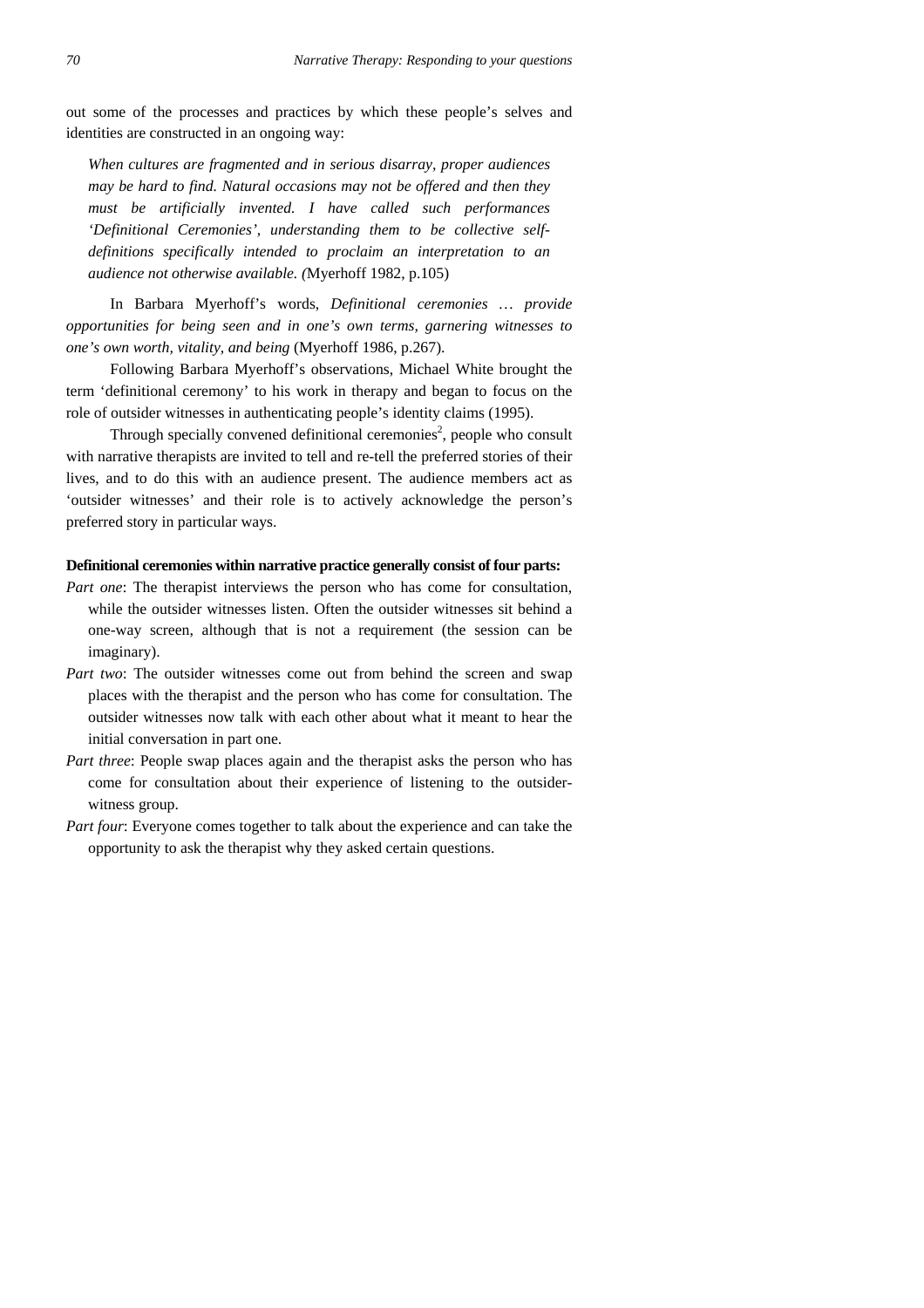## **5. What sort of responses do outsider witnesses make?**

This is an important question and here we'll focus on two different metaphors that are currently informing ideas about outsider witness responses. The first involves 'curiosity and mystery' and the second involves 'acknowledging resonance and transport'.

#### **Curiosity about unique outcomes – extending the therapeutic enquiry**

 Many people who have been trained in the last decade in narrative practice through the experience of being part of a reflecting team, would have become familiar with an orientation to outsider-witness practice that focuses on *joining*, *mystery, alternative landscapes* and *deconstruction* regarding the developments in the life of the person interviewed by the therapist (see White 1995). For instance, outsider witnesses might ask questions like:

- *Carol*: I noticed that Jim has really moved a long way with lessening the influence of Anxiety in his relationships, and now I'm really curious about how he got himself ready to do that. I wonder what steps he took before he was ready to resist Anxiety's influence?
- *Bernie*: Yes, and I am interested in what it says about Jim that he was able to do that. What do you think it took for him to do that resisting?

 These sorts of responses concentrate on inviting the person at the centre of the conversation to resurrect or generate alternative stories of their lives and/or relationships. These sorts of questions extend the narrative therapeutic enquiry.

 In order to ensure that the person at the centre of the conversation does not experience the curiosity as academic, or as imposing of 'truths', team members are carefully invited to de-construct or situate their comments in their own personal experience. For instance, Carol might take care to say that the reason she is curious about how Jim has managed to prepare himself to resist Anxiety, is because in listening to Jim she's been reminded of how paying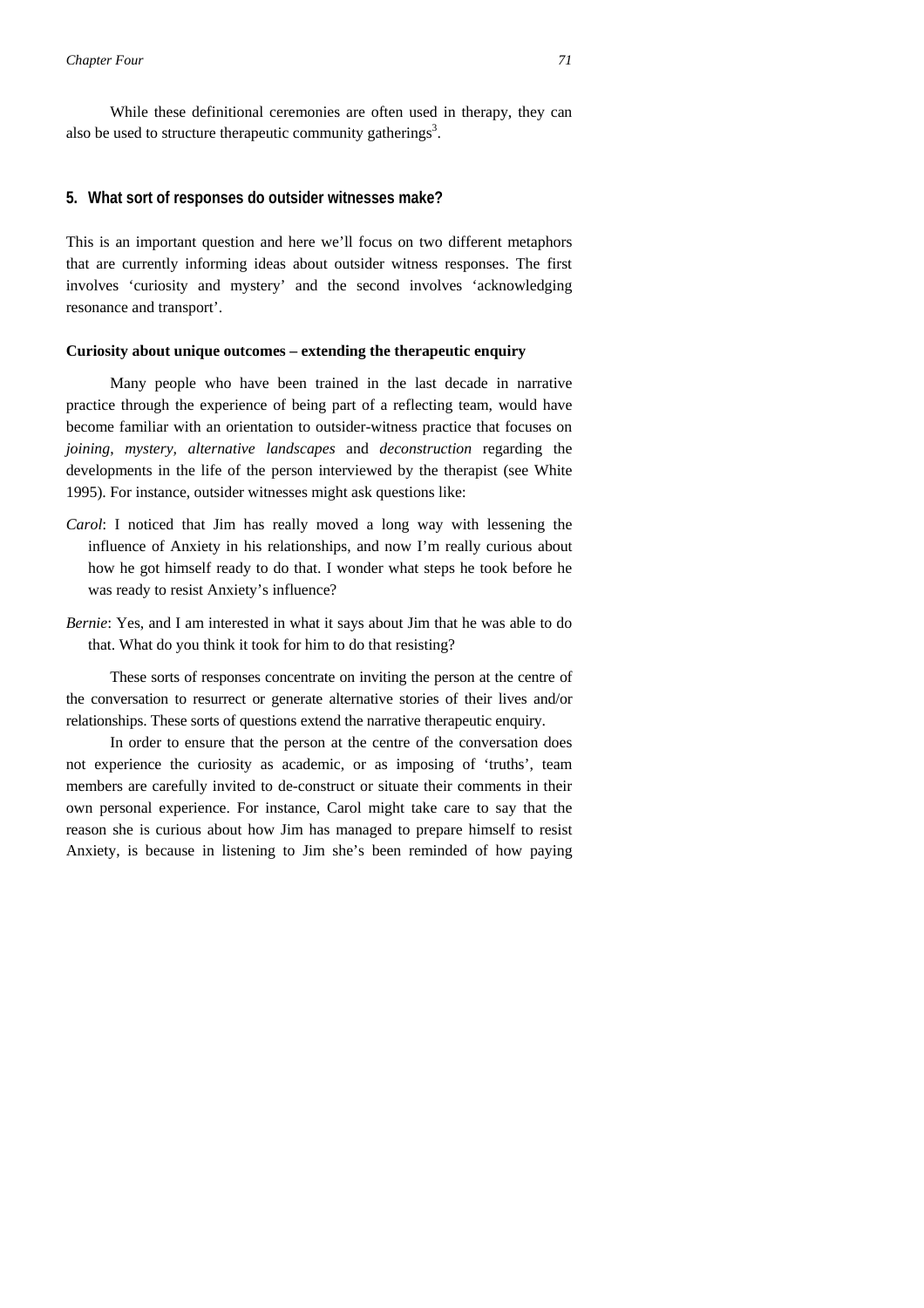attention to small steps might assist her in addressing certain difficulties in her own life:

- *Bernie*: Carol, why is it that you are interested in the preparations Jim made to resist Anxiety?
- *Carol*: Well, in listening to Jim, I've been realising some things about the ways in which I respond to challenges in my own life. For instance, whenever I speak in front of a large group, I get very nervous. But in listening to Jim's thoughtful approach to addressing the Anxiety in his life it's given me new impetus to think about I might go about facing some anxieties of my own. I'd be interested in knowing more about the preparations Jim took, the small steps he took before he began to resist the influence of Anxiety in his life, because I suspect that it is in this realm of small steps that I too might be able to take some actions over difficulties of my own.

 When outsider witnesses respond with curiosity and enquire as to the development of the alternative stories of the person's life, and when they ask questions about what these developments might mean in terms of the person's identity, this can contribute to the further rich description of these alternative stories. The person whose life is being discussed can be left with many further questions and avenues to explore.

#### **Acknowledging resonance and transport**

 Over the years that outsider witnessing has been practiced, the people who have been at the centre of these conversations have consistently reported that what has been most powerful for them have been the comments that outsider witnesses have made about how they have been touched or moved by hearing their story, and especially when this is explained in terms of events in the witnesses' own lives or work.

 When outsider witnesses acknowledge how they have been moved by what they have witnessed, when they explain why this is so, and when they explain how their lives will be different as a consequence, this is often powerfully therapeutic. In response to these sort of outsider-witness comments, the person who is at the centre of the conversation might say things like: 'I'm glad that what I've been through is not for nothing, that my story can be useful to other people', or 'I'd never thought that others might benefit from the telling of my story'.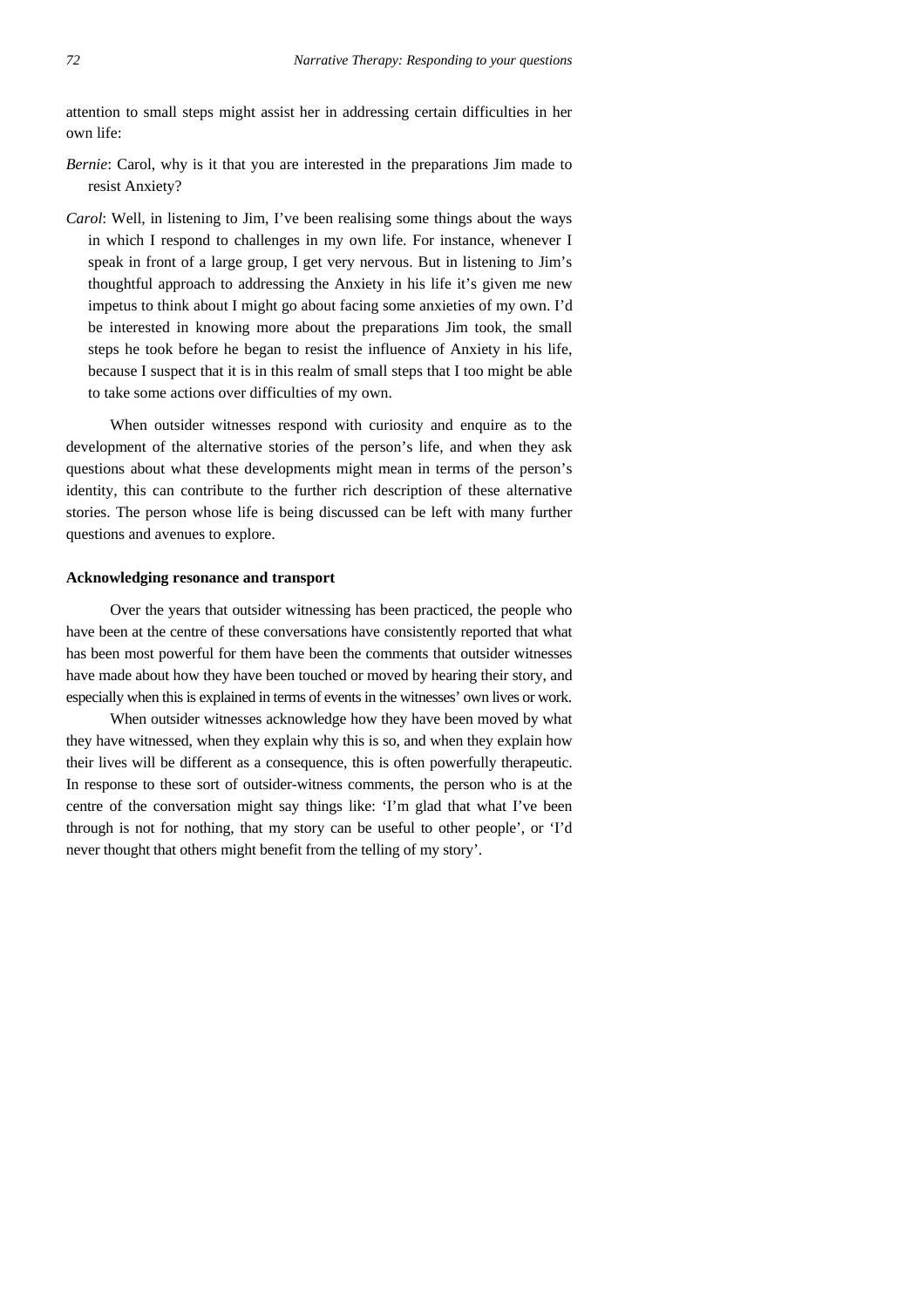Where once the primary orientation in outsider-witness practice was one of curiosity, now metaphors of resonance and transport are being prioritised. Rather than extending the therapeutic enquiry, outsider-witness work is now seen as a chance for the linking of lives around shared themes and values.

 We have included here Michael White's (2002) 'map' of outsider-witness practice in relation to these metaphors of resonance and transport. This 'map' describes four categories of outsider-witness response:

#### *1. Identifying the expression*

As you listen to the stories of the lives of the people who are at the centre of the definitional ceremony, which expressions caught your attention or captured your imagination? Which ones struck a chord for you?

#### *2. Describing the image*

What images of people's lives, of their identities, and of the world more generally, did these expressions evoke? What did these expressions suggest to you about these people's purposes, values, beliefs, hopes, dreams and commitments?

#### *3. Embodying responses*

What is it about your own life/work that accounts for why these expressions caught your attention or struck a chord for you? Do you have a sense of which aspects of your own experiences of life resonated with these expressions, and with the images evoked by these expressions?

#### *4. Acknowledging transport*

How have you been moved on account of being present to witness these expressions of life? Where has this experience taken you to, that you would not otherwise have arrived at, if you hadn't been present as an audience to this conversation? In what way have you become other than who you were on account of witnessing these expressions, and on account of responding to these stories in the way that you have?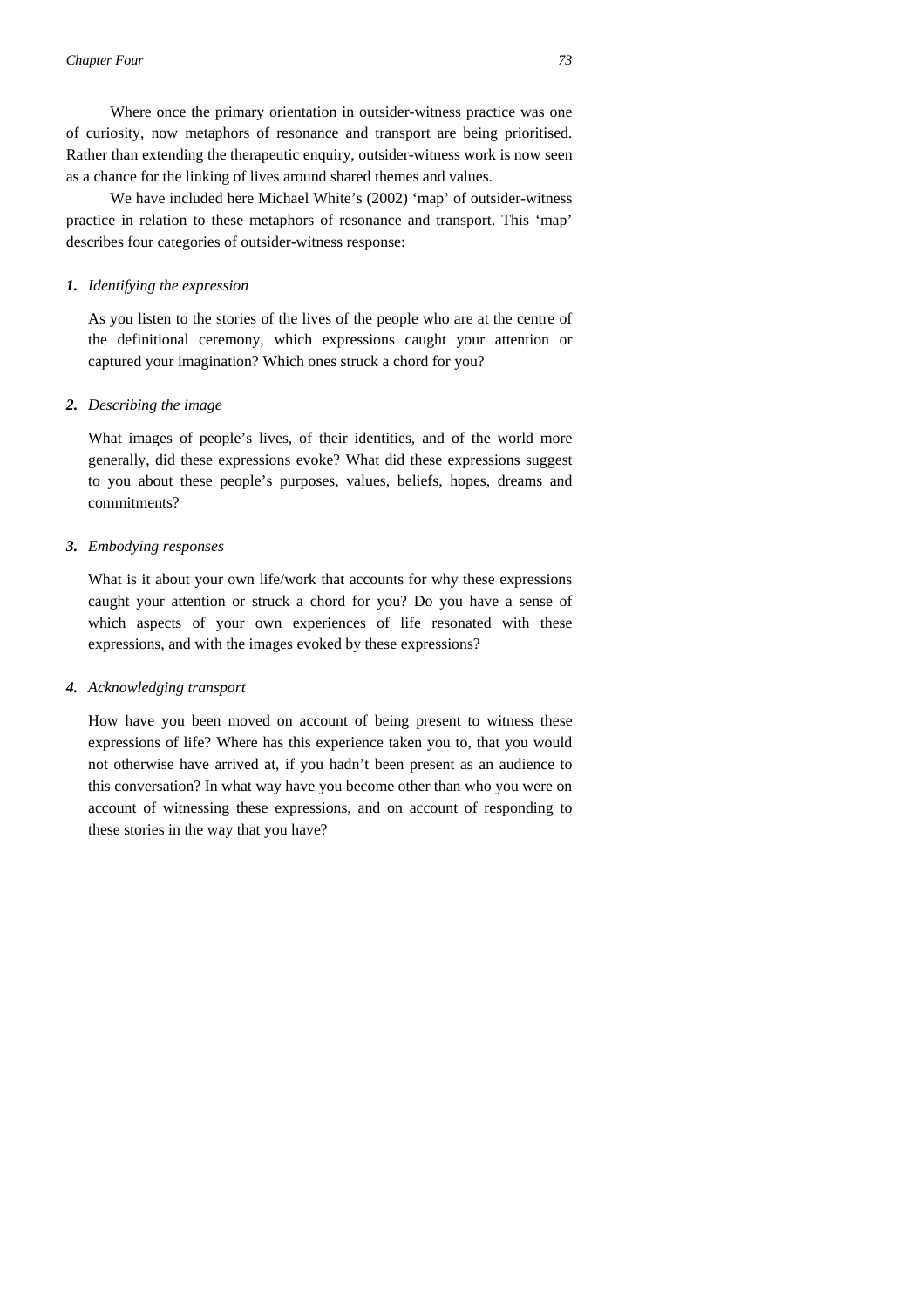Let's consider another example. Ed has come to therapy because he is worried about his relationship with his 18 year-old son, whose life was being taken over by drugs. The therapist who Ed is consulting works in a context in which her colleagues often act as outsider witnesses to each other's therapy sessions. In this instance there is a reflecting team of other therapists acting as outsider witnesses.

 In the initial therapeutic conversation (part one of the definitional ceremony), Ed talks about the sense of loss he feels as a father at not being able to share conversations in the way that he once had with his son, and there is some exploration of why it is important to Ed to stay connected to his son regardless of the way that the drugs might try to interfere with this.

 Ed and the therapist then swap places with the reflecting team. In listening to Ed, one member of the reflecting team, Harry, has been touched by the image in his own mind of Ed standing close to his son while the drugs (which he sees as a dreadful creature in this image) try to manoeuvre their way to separate them. Harry is not completely sure why he is so moved by this image. He has two sons of his own and figures it must have to do with his relationship with them though he's not sure how. When it is his turn to speak, he offers his description of the image tentatively to the group conversation, adding that he wanted to do so because of the strength of the emotion that he felt. Mandy, who works with Harry and knows how important his relationship with his sons is to him, then asked Harry a series of questions, as Ed and the therapist listen.

- *Mandy*: What was it in particular about what you heard Ed say or do that connected with the image that came to you?
- *Harry*: Well, I guess it was noticing how firmly Ed was standing his ground against the awfulness of the drug's influences that really grabbed me. Like he said one phrase that I'll remember for a long time, he said 'I'll never let them (the drugs) convince me that he's not my boy'.
- *Mandy*: And what was it in your own life that connected you so strongly to this aspect of Ed's story?
- *Harry*: Well, you know that I have two sons round about the same age as Ed's, and although drugs are not a big part of their lives in the way that they are for Ed's son, I just know that I would want to be able to be as clear as Ed is, that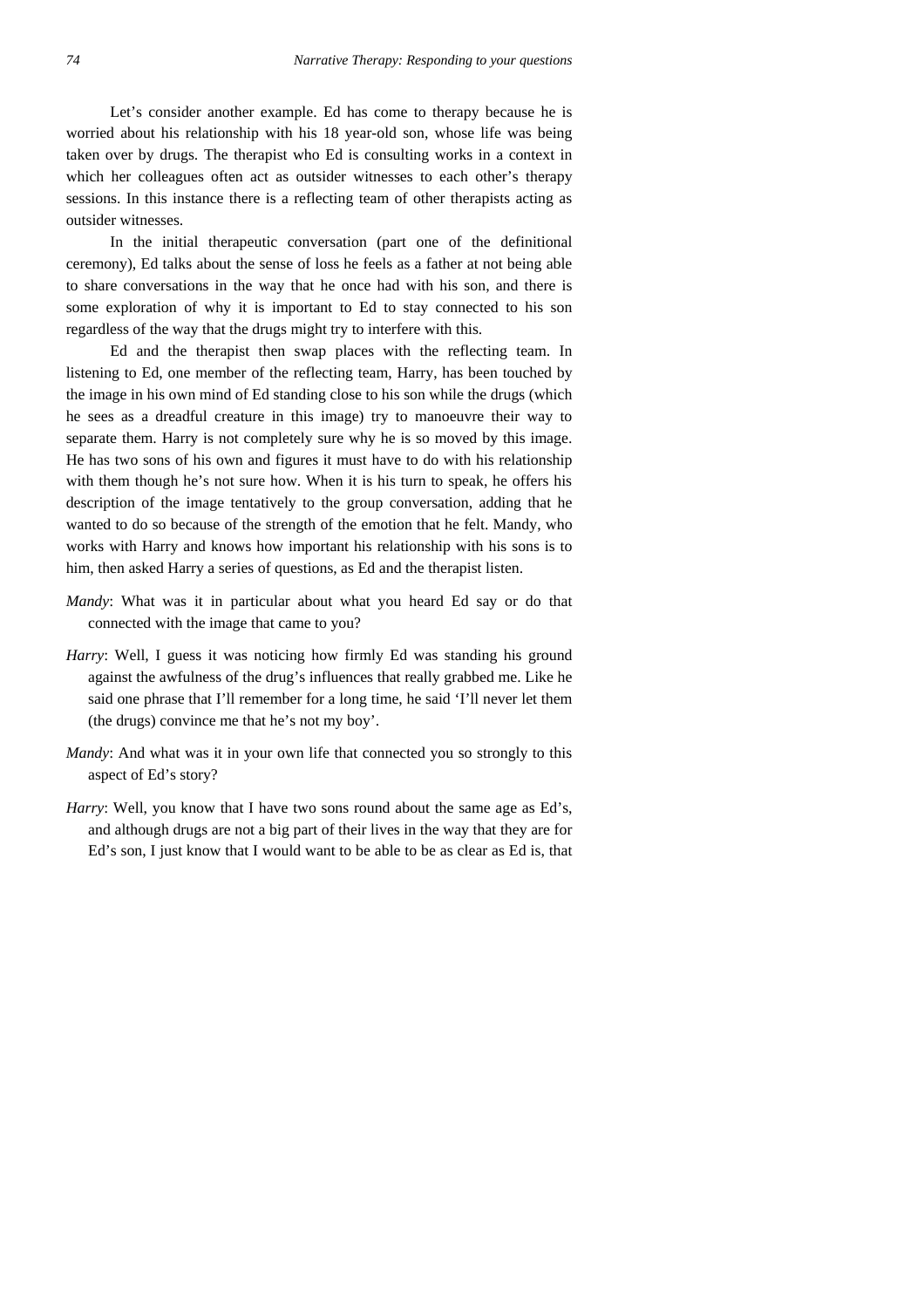they would always be my boys no matter what way they went through in life and no matter the heartache that this might cause. And I guess I was just realising what it can take to hold onto that sense of connection through something like the influence of drugs.

*Mandy*: What do you think it's taking on Ed's part to do this?

- *Harry*: Phew! Lots. I guess openness to his son. Not judging him as a bad person but being clear about taking a stand against the drugs. Love. Lots of love, and I guess some knowledge that his son can get through this, but that he needs support to do it. All the things that I guess are so important to me about being a dad.
- *Mandy*: And what difference do you think it will make to you and your relationship with your sons now, having heard and witnessed these things in Ed?
- *Harry*: I reckon there's an image there that I will draw on whenever times get tough between me and my sons, and that image will have me making sure that whatever the issue is, that I stay in touch with this belief that my boys are my boys and nothing will come between that.

 When Ed was given an opportunity to speak about what the reflections from Harry and other team members had meant to him, he said he now felt more confident about the decisions that he was making. He spoke of how he was proud that something about he and his son could still offer something to Harry, and that it had been a long time since he had felt this sense of pride. He knew that he would be leaving this session with renewed sense of hope and that in some way it was his job to hold onto this hope while his son was going through these difficult times. He said that hope would be easier to come by if he remembered Harry's words.

 When outsider witnesses are giving their responses, a central consideration is that what they are saying is for the benefit of the person who is consulting the therapist. While outsider witnesses often speak about aspects of their own lives as explanations for where a particular statement has moved them and why, it is the responsibility of the outsider witnesses as a group to ensure that the conversation continues to come back to the person who is consulting the therapist. In the example above, Mandy continued to take care that what Harry was saying was directly related to the things that Ed had said.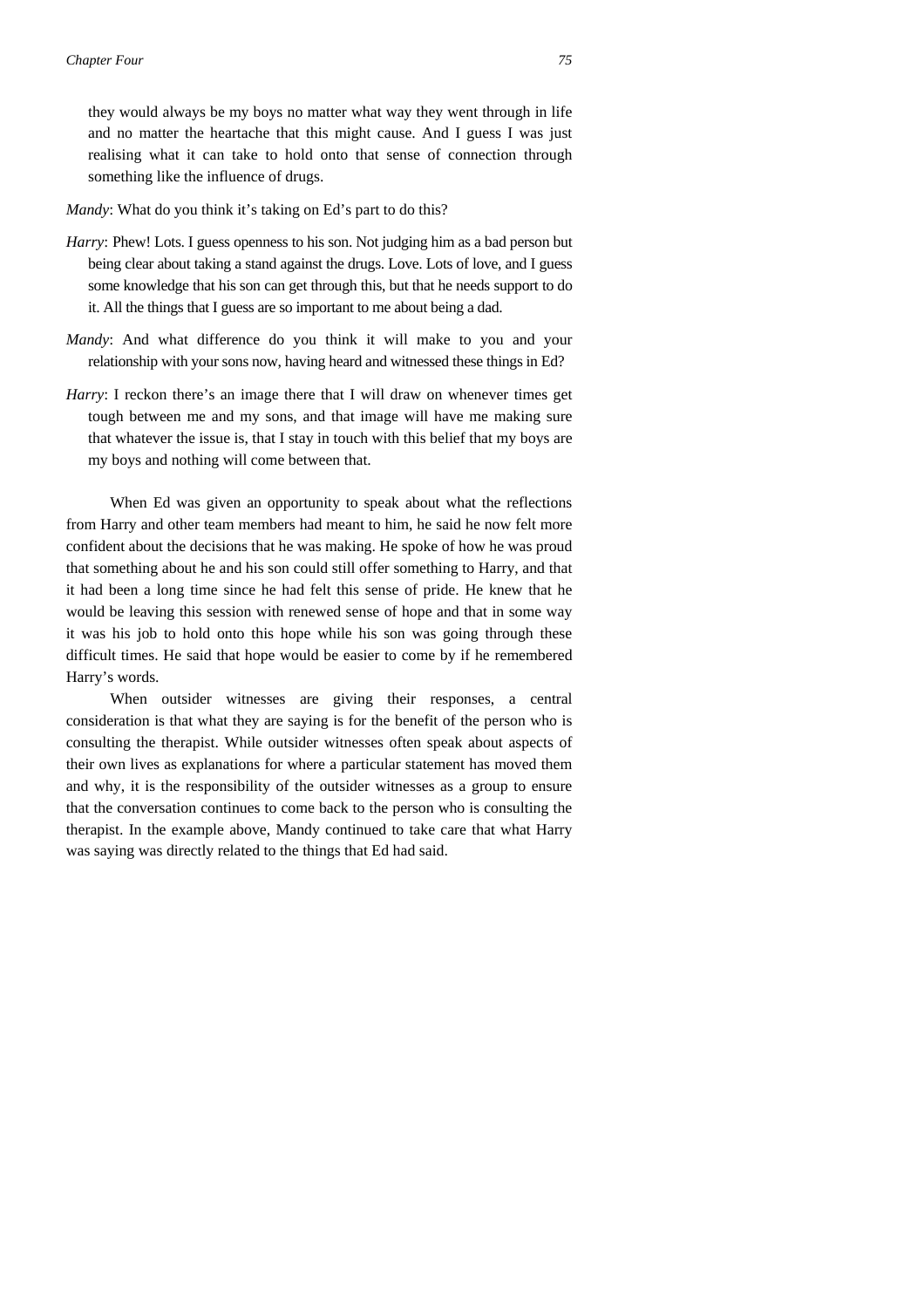When outsider witnesses respond in these sorts of ways, they are in effect making links between their lives and the life of the person who is consulting the therapist. These are not just any links, but deliberate links around shared values and commitments. For example, Harry linked his life to the stories told by Ed in relation to certain commitments to parenting, certain ways of relating as a father. In the first example in this paper, links were made between Georgie's determined ways of being in the world and her mother's friend's similar commitment to being determined to heal from a childhood illness. Building these links around shared themes powerfully contributes to richly describing alternative stories and identity conclusions. For instance, Georgie's sense of determination gained a history and links to others. This sustained and assisted her in her efforts of recovering from trauma. And Ed's sense of himself as a caring father was more richly described. Hearing Harry's reflection was a powerful acknowledgement to Ed of how his actions were related to what he stood for as a father. This too was sustaining.

 In summary, when thinking about outsider-witness responses in terms of resonance and transport, here are the sorts of considerations to keep in mind:

- What touched or moved me?
- What is it about my own life or experience that meant that I was touched in this way?
- Where have I been moved to in my thinking or experience of life?
- How is my life different for having been moved to this new place?

 When a therapist has invited people to be outsider witnesses to a certain conversation, these are also the sorts of questions that s/he will ask the outsider witnesses to consider in order to keep their reflections on track.

## **6. What are some of the common hazards of outsider-witness practice and how can these be avoided? Do you have any helpful hints about these?**

There are a range of skills involved in outsider-witness practice. Depending on the experience and training of the outsider-witness group, either the therapist may take responsibility for preparing the outsider-witness group and then interviewing them to scaffold helpful responses, or if the group is more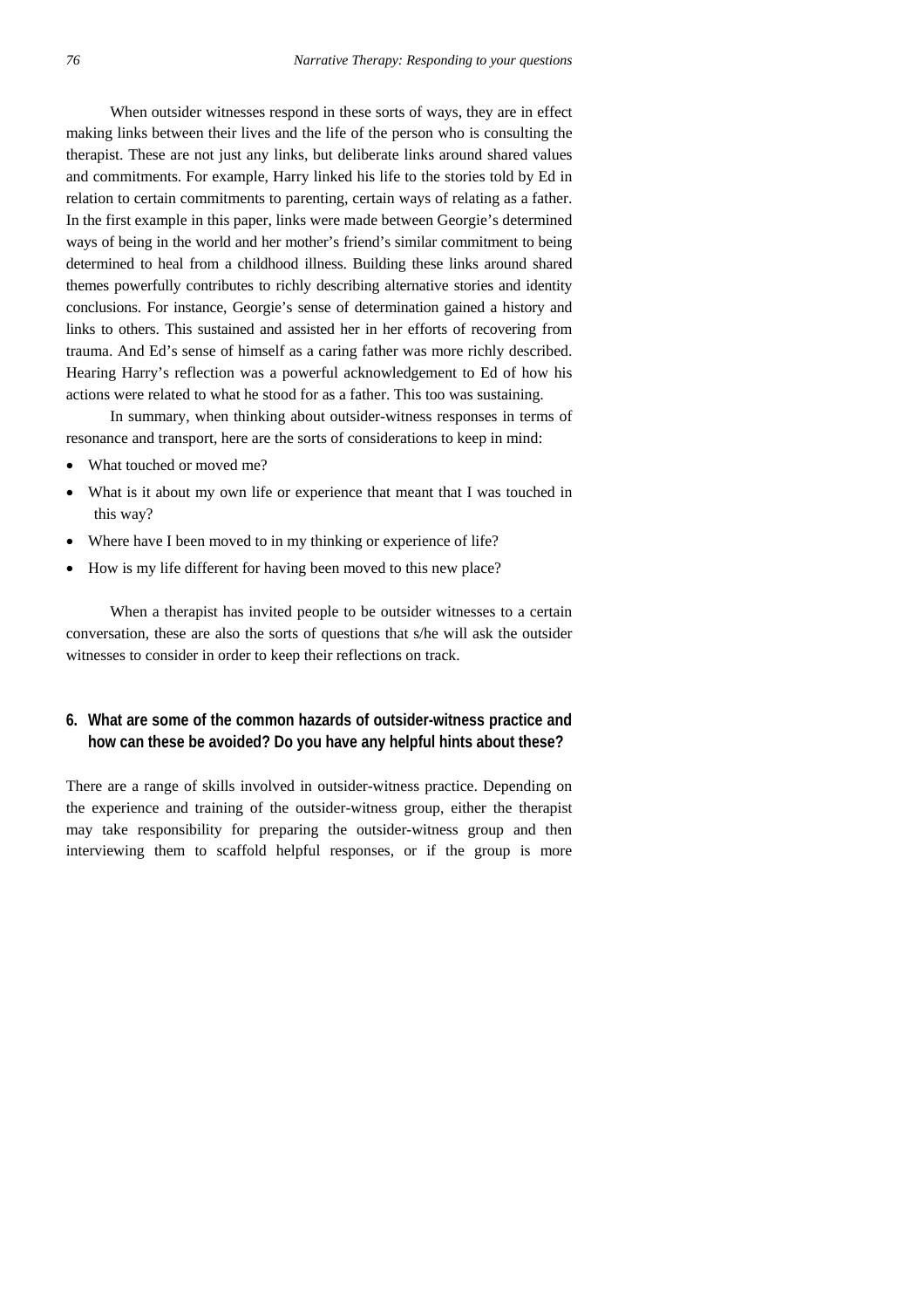experienced, members take responsibility for each other and for the process by redirecting less helpful responses and asking questions that lead to more helpful responses.

 Here are some helpful hints in relation to the issues that people engaging in outsider-witness practices often initially struggle with. These have been compiled from different therapist's responses.

#### • *Avoiding applause*

Sometimes I have to remember that while outsider-witness practices have everything to do with acknowledging the knowledges, skills, values and commitments of those who consult therapists, they are not about applauding these. I find it easy to slip into pointing out positives or congratulating people about steps they have taken. While my intention in doing this is good, I have come to see that sometimes applause can be experienced as condescending or even patronising.

When I am offering congratulations or applause, it's like I am still deciding what is a positive step, as if I am somehow in a position to decide what is the right way. When I applaud someone's behaviour it is a form of judgement. I am judging a person's performance as good. But this implies some standard against which I am judging the behaviour. It also implies the possibility that the person may fail to reach this standard. Maybe another time I will either be saying that they have done badly, or by my silence implying it. This may have the person striving to please *me* and to reach *my* standards or values. This can even inadvertently invite people into practices of self-judgement and self-monitoring in relation to my standards and values.

 Applause also carries with it a message about my position in relation to them, that I am in a position to judge their actions and therefore I am in some way placed above them; applause may therefore be read as patronising and as an expression of superiority. This is what I have found hardest about being an outsider witness, remembering not just to be congratulatory but instead to talk about what it has meant to me to hear someone's story, to talk about why, and to describe how it has moved, touched, encouraged or inspired some aspect of my life or work.

 Obviously applause has its places: a pianist ending a recital would be somewhat disheartened if there were no applause. However, in the context of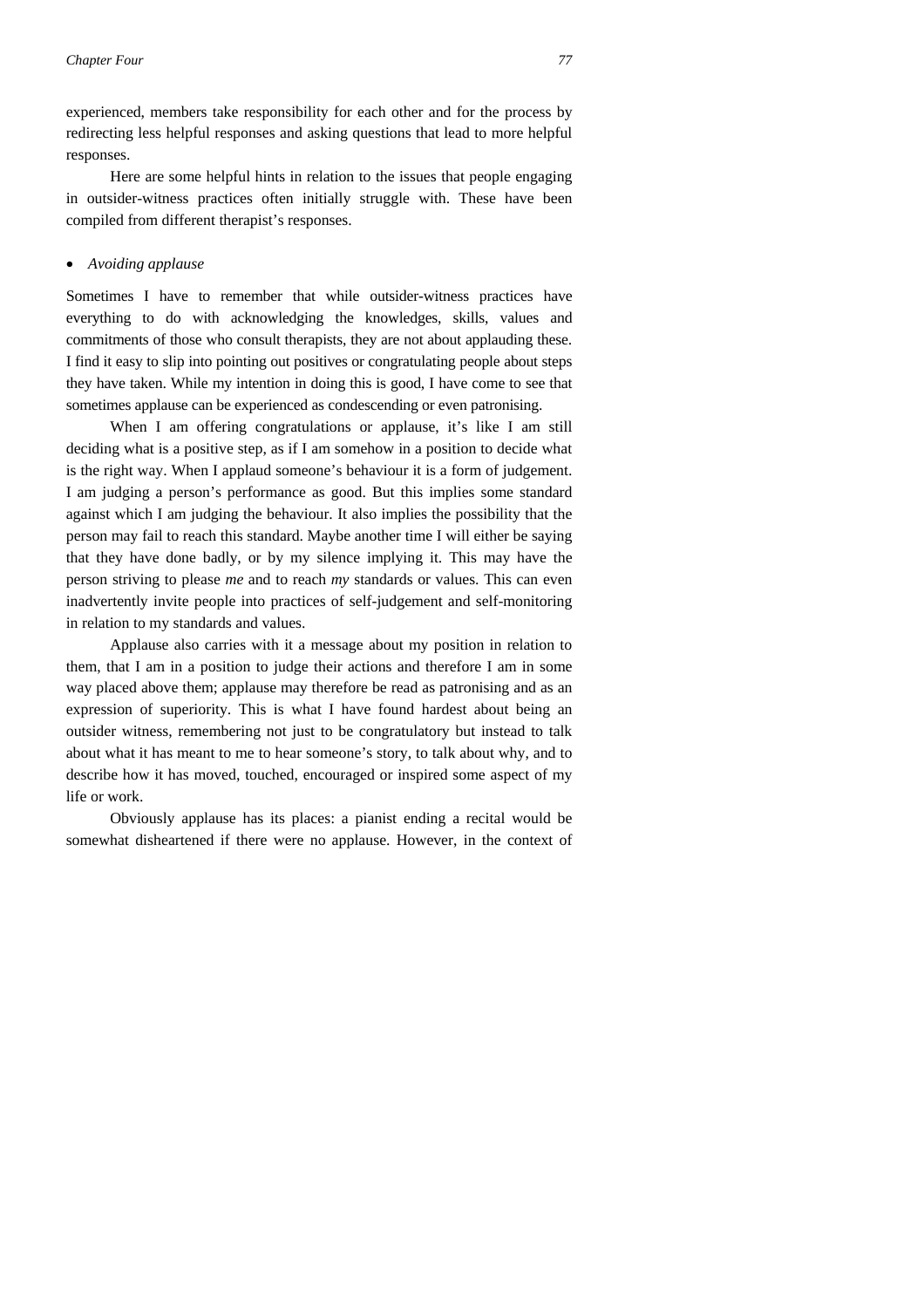therapy, and in most other contexts, I am now trying to avoid applause and to seek to enact different practices of acknowledgement – acknowledging the positive effects others' lives have upon my own and why. In turn, I've found that the people around me are more accepting of acknowledgement (often praise tends to be quickly dismissed) and this acceptance fits better with how I like to be in relation to others. But it is still a challenge sometimes. It is something I continue to work on. Whenever I'm on a reflecting team I just ask other team members to ask me some questions if ever it sounds as if I am slipping back into applause.

#### • *Stepping out of giving advice*

If I am not careful, I find myself wanting to give advice to the person who has just spoken, or trying to 'solve' the problem at hand. Sometimes I can even phrase my advice as a question, such as 'I wonder if Jane has thought about doing this …?' but this is not really a question, more a statement of 'I think Jane should do this ...!' I've worked out that I am more likely to do this when someone has told a story that I really relate to. That's when I'm most likely to offer advice. It's as if, because I might have been through something similar, that I've suddenly thought that I know what would be best for the person! But I don't want to set myself up as an expert on the life of the storyteller. Now, whenever I witness a story that is particularly powerful, I remind myself not to give advice but simply to talk about why I found it moving. I know I can also rely on other team members to ask me further questions about this too.

#### • *Attending to alternative stories*

It is the role of outsider witnesses to orientate especially to the preferred stories, the alternative stories of someone's life. If a person has described some difficult times, and also some unique outcomes, then it's our responsibility to focus our energies on the emerging alternative story. While this doesn't mean that we ignore the difficulties, it is important that we find ways to significantly acknowledge these, it means that we need to be conscious not to get bogged down in only reflecting back about the problems. I've been known to do this sometimes, but I'm getting more attuned to this lately!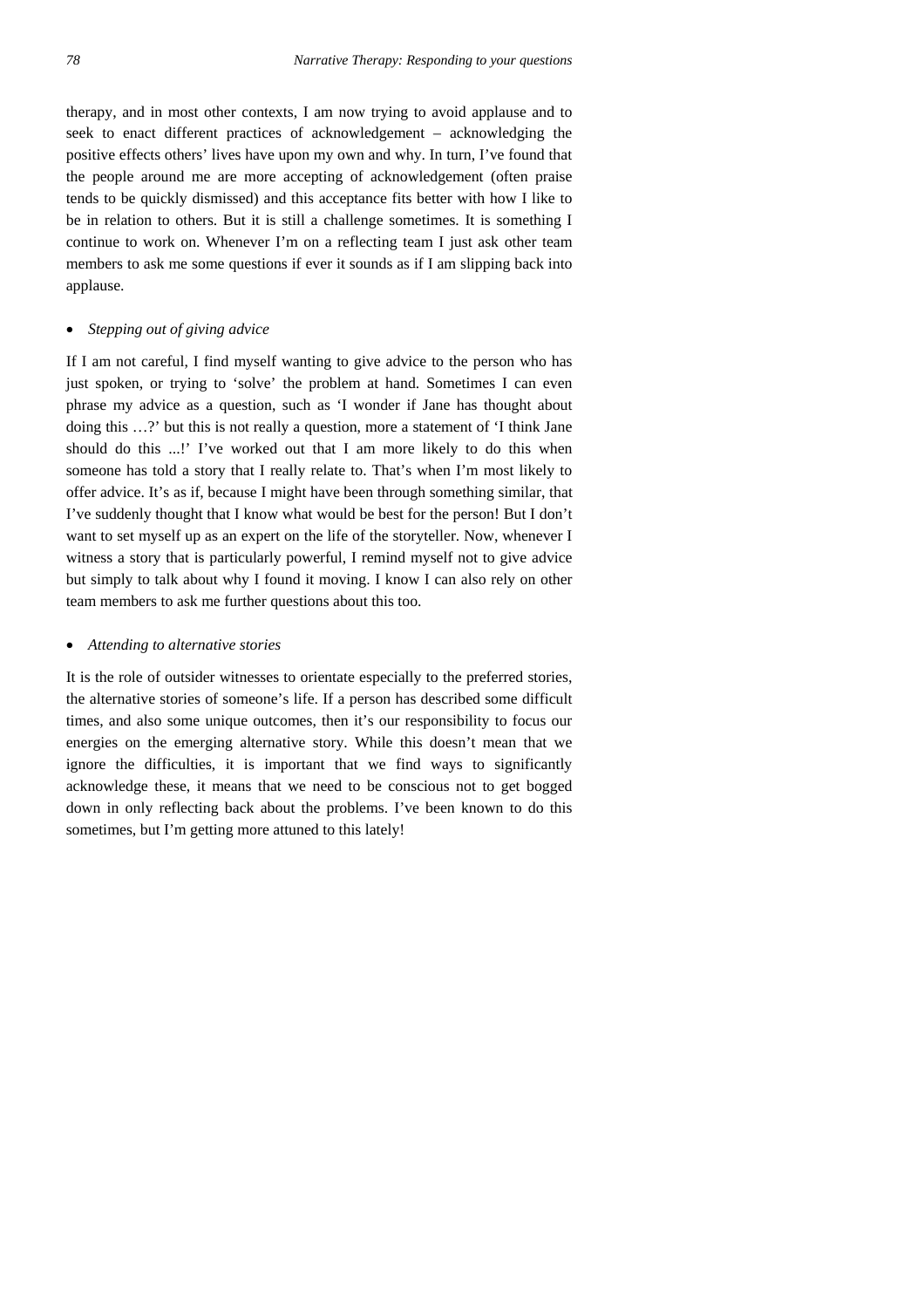#### • *Building teamwork*

As in any context, it can take a while to develop teamwork as outsider witnesses. Sometimes everyone wants to make their point rather than contributing by asking questions of other team members or trying to build a conversation among the team.

 If you have a large team, there often isn't time for everyone to have their say. While initially I was always bursting to make my point, I've found that recently I'm more interested in ensuring that collectively we give a good outsider-witness response. This means I'm more conscious about building on other people's comments, asking questions, trying to generate a bit of a conversation. I'm also more aware that as long as I am attending with interest, then my presence is significant. My individual contribution is not as important as the collective one.

#### • *Taking care with how much I talk*

When I'm nervous I sometimes talk too much. I get into monologues, and going on too long is never a good idea when you're an outsider witness. It's so easy for a long speech to sound like you know it all and that you are telling the person what to do. To undermine this risk of talking too much, I always set it up so that if I am going on a bit, one of the other outsider witnesses can interrupt me, they can ask me a question and so the reflecting process is more like a conversation than a series of different speeches.

#### • *Getting carried away in my own story*

I remember one time when the person being interviewed spoke about their experiences of loneliness as a child and, when it came to our responses, I lost my way! I went on and on about my own experiences of loneliness and what these had meant to me. But I wasn't relating to the person's alternative story, and I wasn't really even saying how I had been transported by what the person had said. I was just telling my story and somehow it had become central. In hindsight this is pretty embarrassing, but it's quite common. It's something I now always speak about to training groups. It's the responsibility of the whole outsider-witness group to ensure this doesn't happen. If someone is getting a bit carried away in their own story, which can happen, then it's up to the other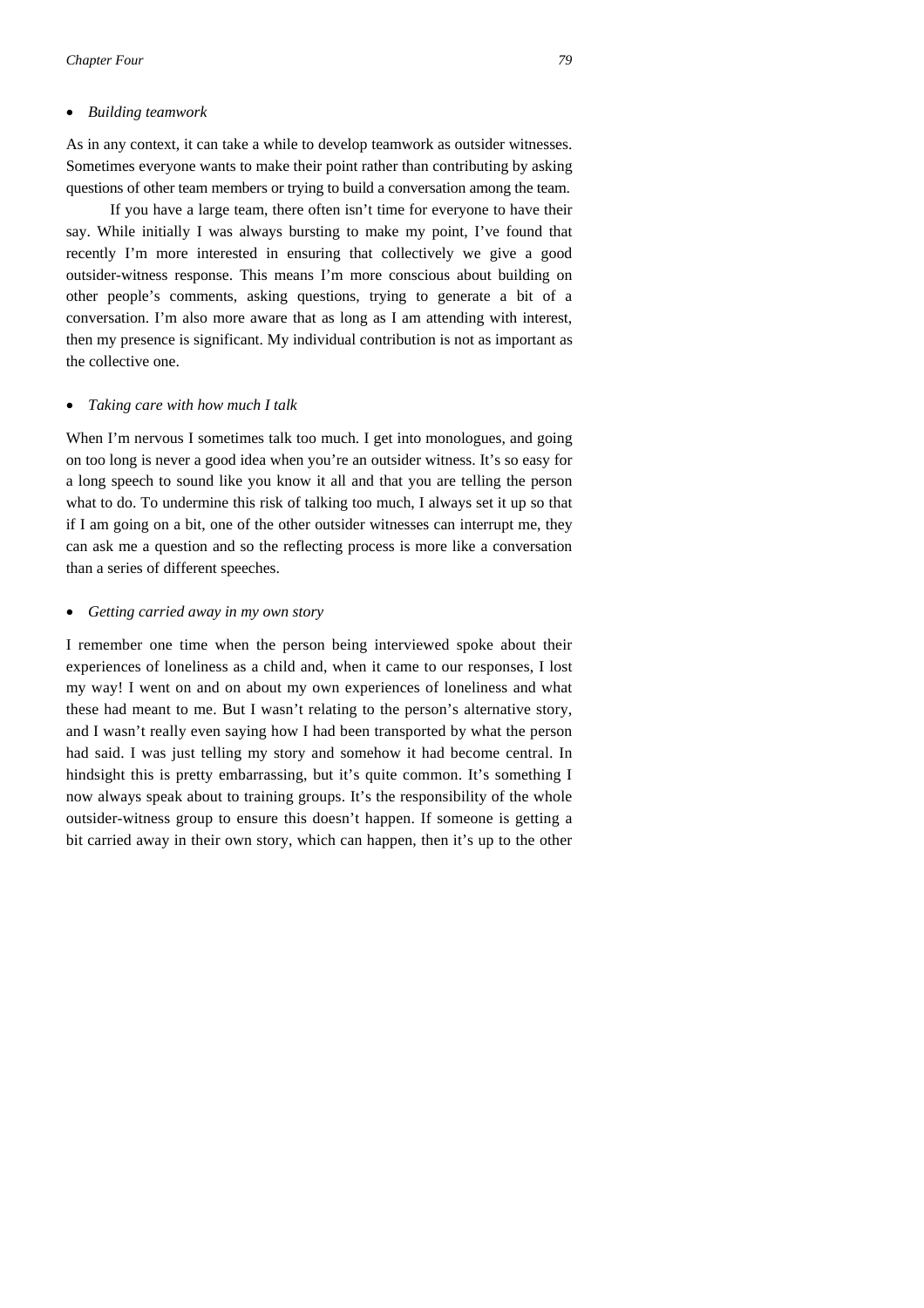members to ask some questions to bring the focus back to the person whose life we are there for.

#### • *Remembering history*

Some of the most powerful things about therapeutic conversations involve tracing histories, the stories that explain why certain things are important to us in our lives. Simply praising someone for their actions doesn't explain in terms of history why their statements have meant something to me. I try to remain focused on the role of history in making us who we are. I try to remember to link what I am saying about my histories of life to the important things that the person who is consulting the therapist has said.

#### • *Taking care in relation to not imposing values*

One of the things I find that I need to really remain aware of, is to ensure that my reflections are not inadvertently reproducing the 'norms' of our society, rather than responding to what the person has actually said about their own values. What I mean by this is that sometimes it is easy to make an assumption that the person would be pleased about a particular event, or that they would be hoping to achieve a particular goal, when actually they haven't clearly said this. I need to always remember that we all have different ways of living our lives. If I assume that someone wants what I would want, or is dreaming about what I dream about, I can make a big blunder in my outsider-witness responses. It takes a lot of practice to keep deconstructing the assumptions by which I live my life, but to do so really helps my work as a witness to other people's lives. I become more determined to only be referring back to the values and hopes and dreams that the person has spoken about, or at least not to assume about any values that they haven't articulated.

#### • *Avoiding comparing reflections*

When the person at the centre of the consultation has a chance to reflect on which outsider-witness responses were most meaningful to them, I've found it important to remember that this isn't about a valuation or judgement of the worth or skills of the outsider witnesses. As outsider witnesses, we simply won't know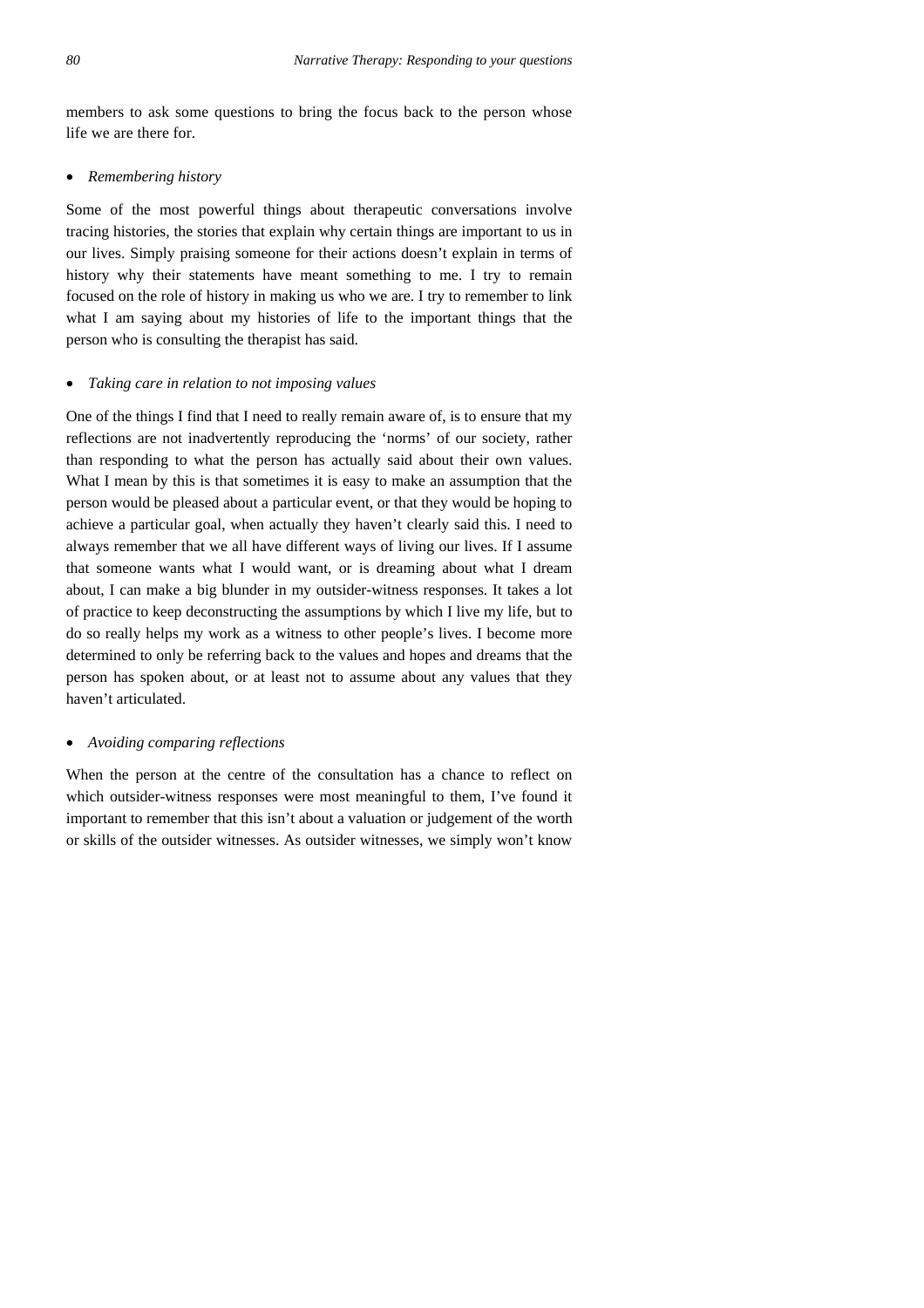which images or links will be most meaningful to the person whose stories we are witnessing. This is part of the unpredictability of the process. The therapist will ask questions about why certain outsider-witness responses were significant to them, and this is part of the ongoing process of re-storying the person's life and identity. While there are certainly skills to learn and maps to follow, I try to remember that it's not helpful for us as outsider witnesses to get caught up in competitiveness or comparison about the relative worth of our reflections!

• *Thinking about what to listen for* 

When I am sitting behind the one-way screen, sometimes there seems to be so much going on that I get confused as to what to listen for. I have found really helpful a series of reminder questions that Marilyn O'Neill has developed. Now when I'm behind the one-way screen I try to ask myself these questions:

- What do I most appreciate (or not appreciate enough) about what it might take to live the story that is being told and in the context in which it has been lived?
- In what way does this story challenge me or move my life forward?
- In what way does the narrators living of their story touch me, encourage me, inspire me?
- What is there about the development of this story (demonstrated values, intentions, principles) that I would like to appreciate more or even step more into in my own life?

 These questions are helping me to orientate to the story that is being told in order to prepare for offering my reflection.

• *Confidentiality and privacy* 

The question of confidentiality and privacy is one that we have thought a lot about at our workplace. Historically, there has been the thought that anything spoken about in a counselling session ought to be kept confidential (except perhaps from supervisors or in the case of potential harm or self-harm). However, in realising the value of a wider audience or witnesses to the preferred stories, the alternative stories of people's lives, we have had to reconsider this. In our work with young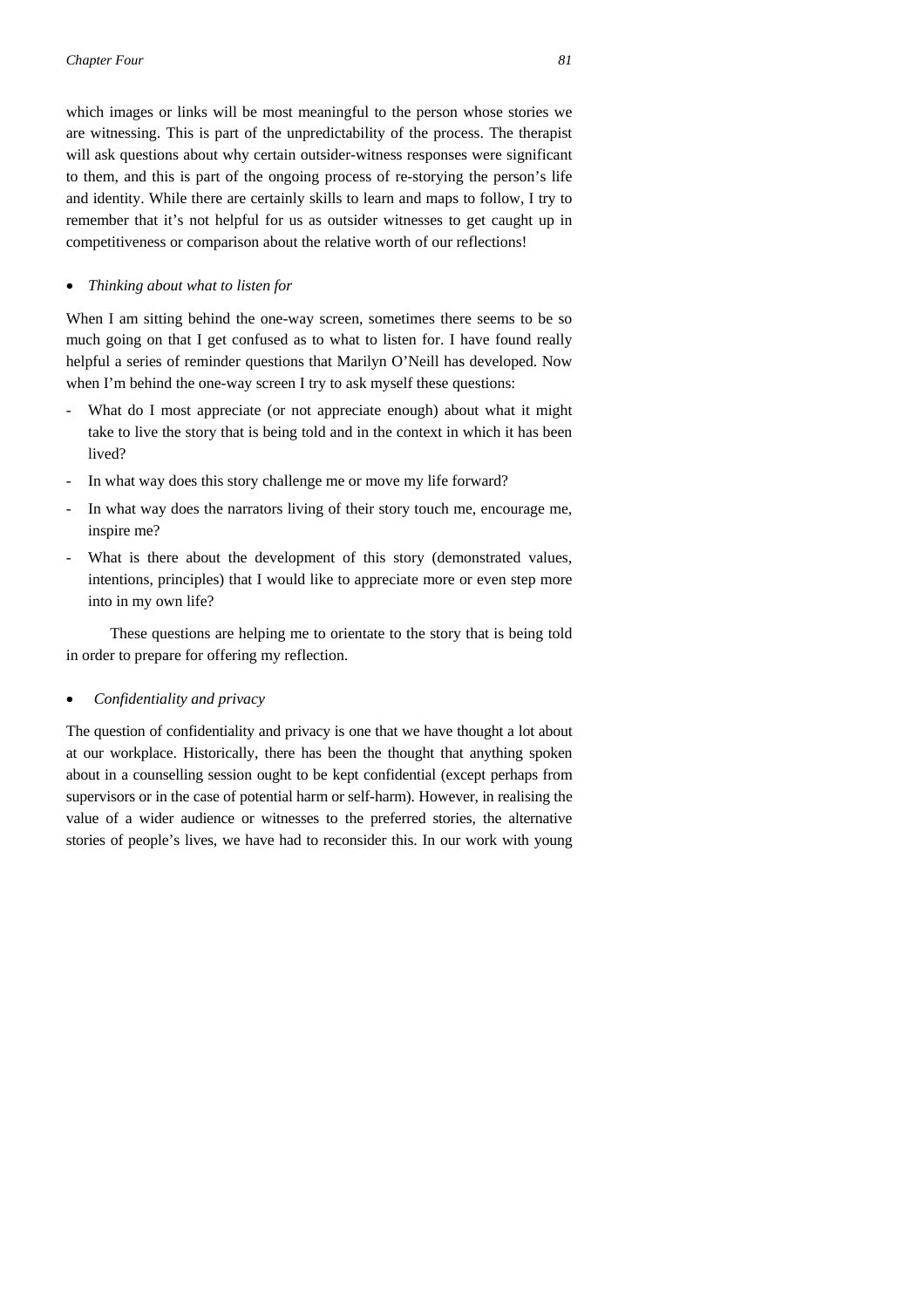people, we have come to see the significance of having outsider witnesses listen to the stories of these young folk and how this is powerfully acknowledging of their skills, ways of living and also of their hopes and dreams.

 When a young person has made some very positive steps in their life, for instance in learning new skills, or in reclaiming a relationship that had suffered because of substance use or any other factor, we are interested in finding ways for this 'good news' to be widely circulated – through outsider-witness practices, through art, through video, through song. Conventional understandings of counsellor confidentiality could limit the distribution of these 'good news' stories.

 Where we are up to now is that, before any outsider-witness practice, we take care to negotiate what will and what won't be talked about after the session. Because outsider witnesses' own lives are touched by the conversations they take part in, often they may want to be able to refer to the conversation with others in their lives, so we discuss how this can be done while avoiding identification and protecting people's privacy. There can be numerous repercussions and reverberations from a single outsider-witness session. The person at the centre of the conversation will hopefully have new directions to pursue and may want to share what has been spoken with other family members and friends. The members of the outsider-witness group may also have come to new conclusions about their lives, their histories and about what is important to them, and they too may wish to speak about these to those they care about. It may be decided that the names of the people will be kept confidential, as will any identifying details, but that the themes and results of the conversation can be shared more widely.

 These are often valuable conversations that take place at the start of the conversation and also at the conclusion when what has emerged through the talk can be reflected upon for its potential relevance to all those involved and to any wider audience that people may wish to consider.

## **7. What are the different contexts in which outsider-witness work takes place?**

As mentioned earlier, outsider witnesses may be professionals, friends, a lover, a parent, or a child of the person who has come to consult the therapist. Alternatively they may be students or trainees. There are many ways and contexts in which the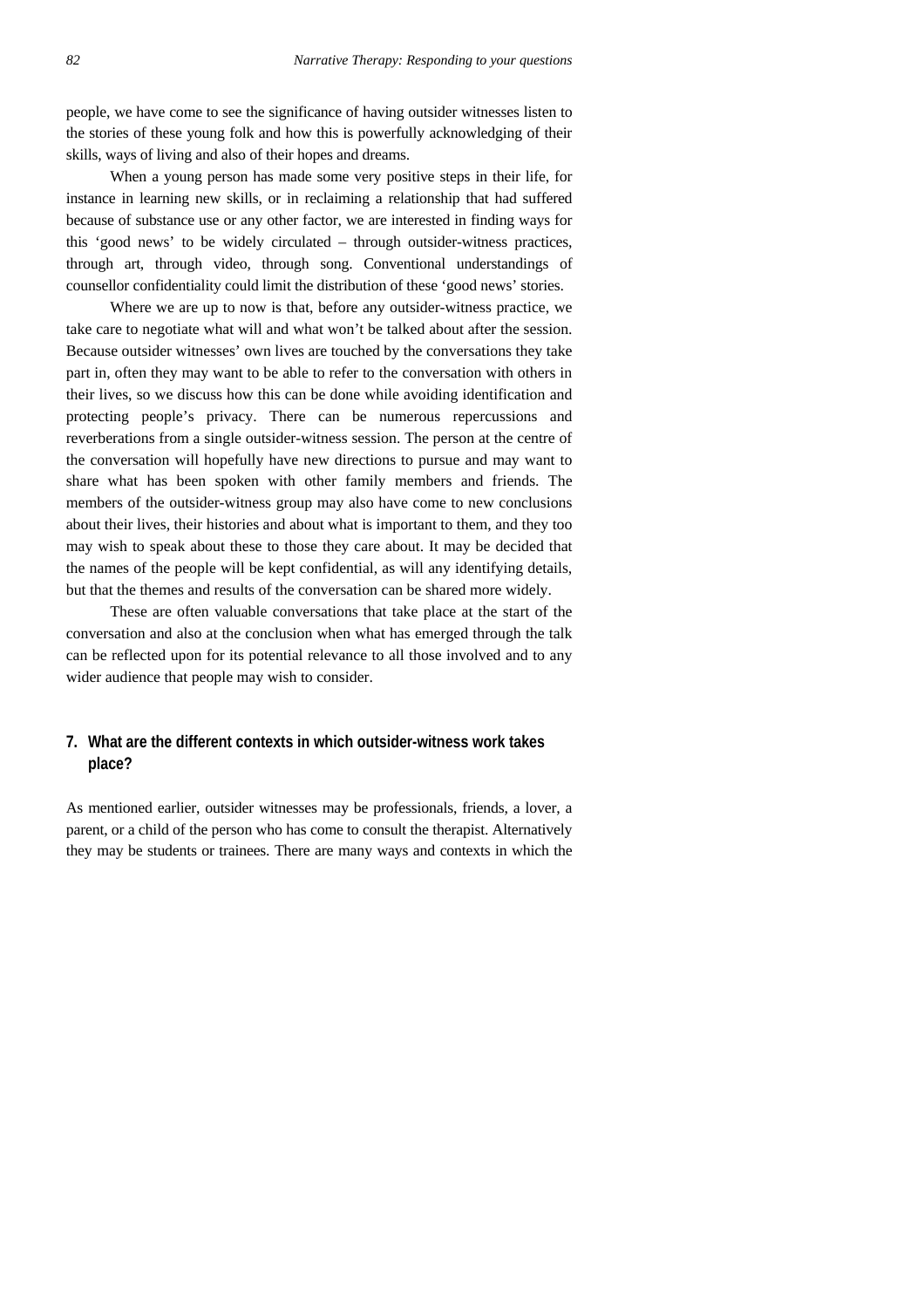practices of outsider witnessing can be engaged with. Here we have tried to offer a glimpse of the range of ways in which outsider-witness work is practised.

- I appreciate the joy that often accompanies outsider-witnessing practices. I recall a little girl I was working with. Her name was Pearl, she was four years old, and was having trouble controlling her 'extra tears' (the ones she had decided she could do without). On the day that she decided she wanted those bothersome tears out of her life, I remembered another girl of the same age, Millie, who had faced a similar problem in her life. While Pearl and her mother were in my office, I asked if they would like me to call Millie on the phone. Surprised, they listened on the speaker phone as I told Millie what was happening with Pearl. Millie was a caring outsider witness, and I also asked her some questions so that she could tell her own story of how she had addressed a similar problem in her own life. We could hear the excitement in her voice at being able to offer something to Pearl. This turned out to be a turning-point for Pearl as well as the beginning of a friendship between the two girls. They now regularly send drawings and notes to each other.
- We are currently trying to create an outsider-witness group of men who in the past have perpetrated violence and who are now actively seeking to live respectful and caring lives. While we are hopeful about where this will lead us, we are also taking time and care with it. We hope that one day there will be a group of men whom we can call upon to witness the steps that other men are taking in trying to cease acts of violence and abuse.
- Outsider-witness practices can be really creative. Sometimes on community gatherings that are organised around the definitional ceremony metaphor, it is possible for music and song to be a part of outsider-witness practice. The words that people use in conversations can be turned into lyrics and then sung and recorded. Community performances of these songs can then also occur. When the songs are really documentations of alternative stories, this can bring significant hopefulness and sustenance. As more people are invited to listen to the recordings, it is as if more and more people are able to witness the positive developments that are occurring. Video is another medium that can also be used for this purpose. (For examples of these practices see www.dulwichcentre.com.au/CommunityProjects.htm)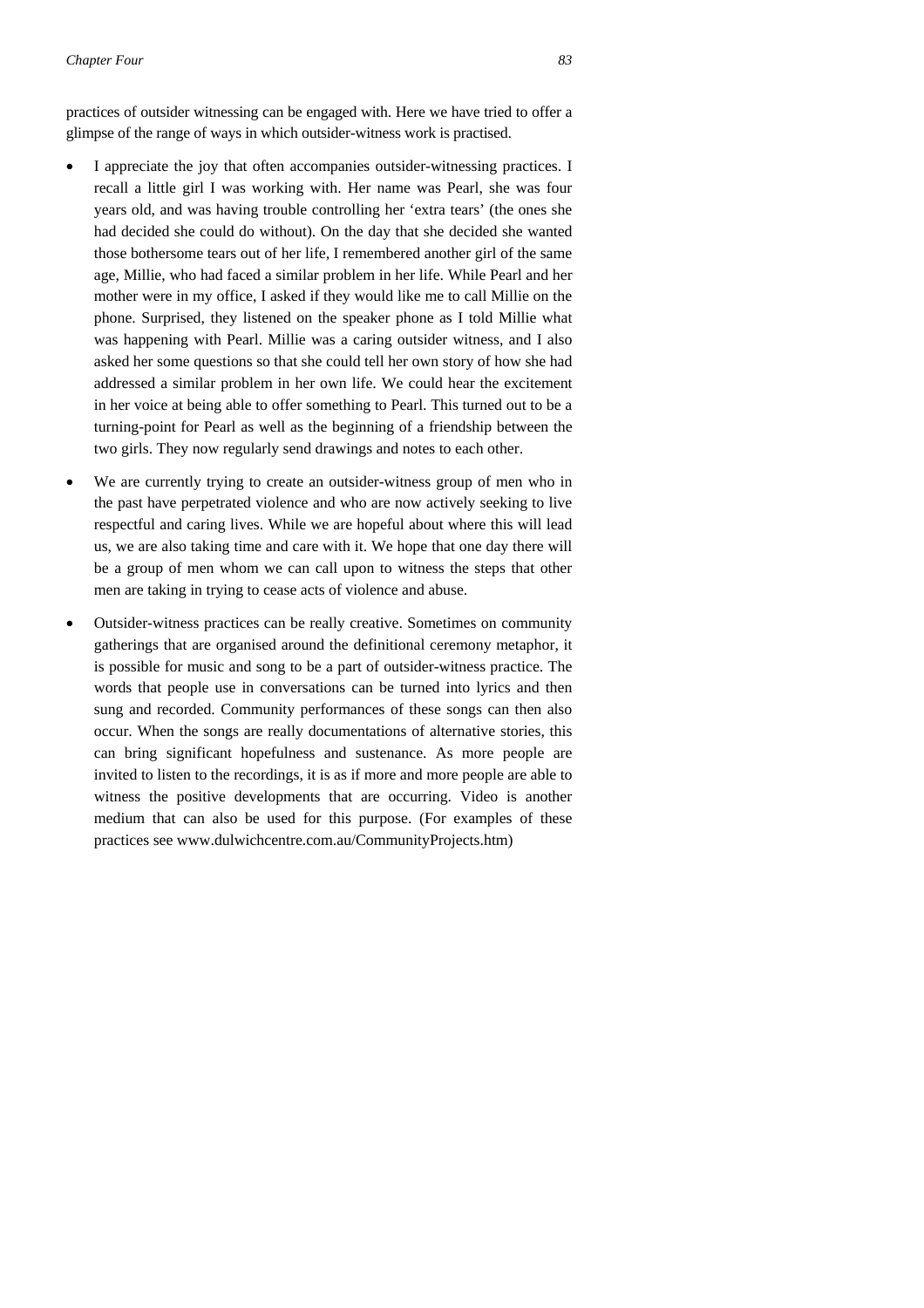- As a student, I have really appreciated the times when I have been able to act as an outsider witness as a member of a reflecting team. When outsiderwitness practices are part of the learning, it is made explicit we are benefiting as well as the people seeking consultation. Being clear and open about the contributions that clients make to our understandings as counsellors is something that I have really come to appreciate. In every session that I've acted as an outsider witness I have learnt something about myself, about this work and also about being a good outsider witness. I am realising that there are skills to learn and to practice and that it is quite rigorous. I appreciate the chance to learn as part of a team.
- In my experience, the use of outsider-witness practices can sometimes interrupt conflictual conversations. For instance, when working with couples, it is possible to interview one member of the couple and have the other person act as an outsider witness. Then the next session you can do the same but with the roles reversed. This sort of thing can be very freeing. It means a conversation can occur with one person that unearths some of the relevant unique outcomes and alternative story. The other member of the couple then has a chance to speak about what was significant to listen to, and why this was significant to them. I have found that this enables some freedom from what may have become routine argument or disagreement.
- Outsider-witness practices and definitional ceremony structures can be used in many contexts – not just within the therapy room. For instance, if a workplace is experiencing difficulties, it may be possible to hold a number of conversations in which some workers are interviewed while others act as outsider witnesses. One group might be interviewed in relation to their role as a worker for the organisation, about their hopes and commitments for their work, about what might have been making it difficult, and about what has been sustaining them<sup>4</sup>. These interviews could include some remembering conversations<sup>5</sup>. The other group of workers could be asked to listen to their colleague's stories and to consider what aspects of the stories might touch or connect with them. The second group would then speak their reflections in a conversation guided by the facilitator/therapist. Following on from this, the roles could be swapped, with the second group moving into the interview group whose conversations were listened to and reflected on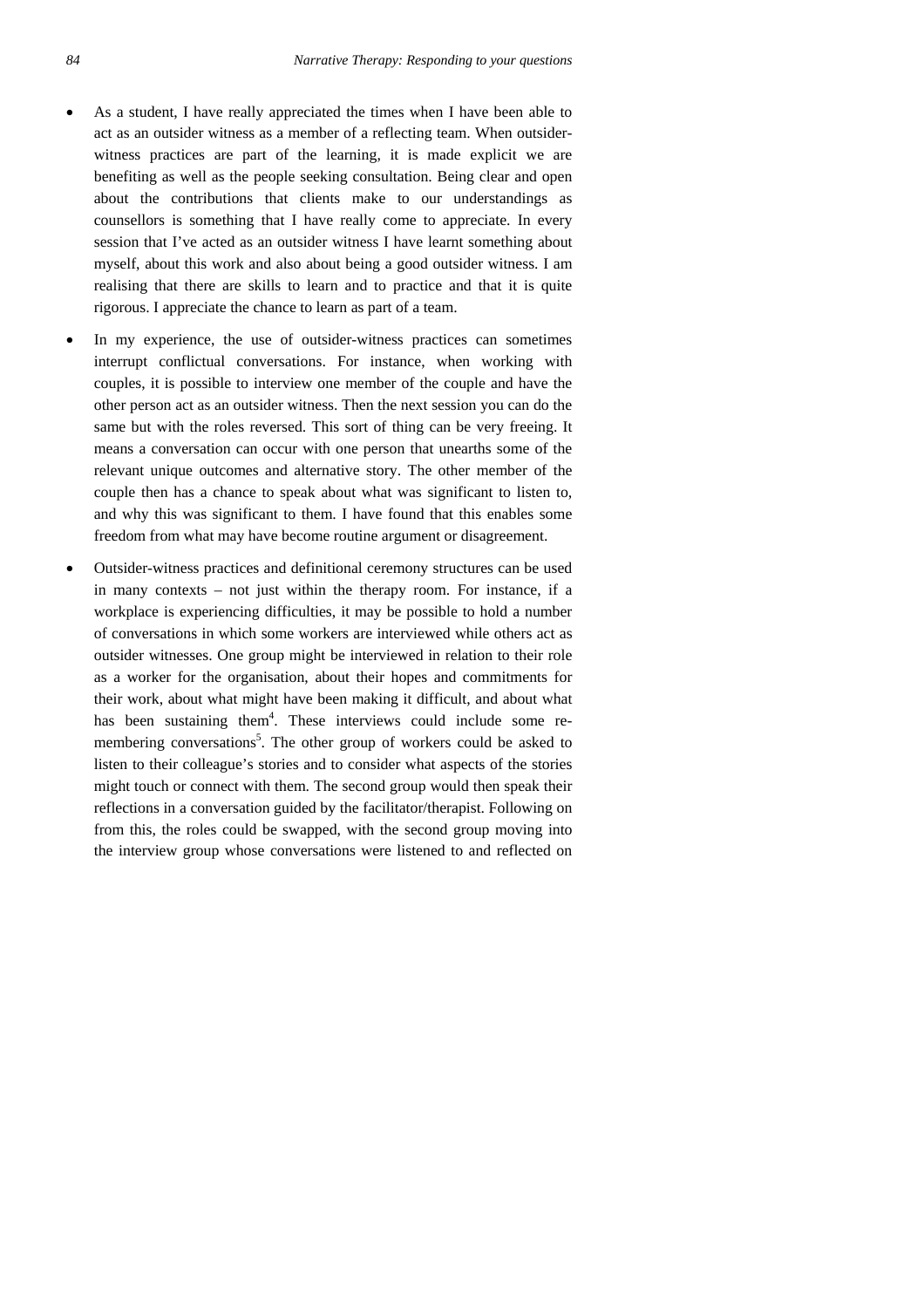by the first group. These sorts of practices and structures invariably create different sorts of conversations and enable colleagues to 'get to know' about each other's hopes, commitments, intentions and histories in new ways.

### **8. What do you enjoy most about outsider-witness practices?**

Here are some of the things we have heard said about why people enjoy outsiderwitness practices:

- The most significant things for me are the responses we hear from families. Regularly I would hear people say things like:
	- *I had no idea that my life could mean so much to other people.*
	- *They (outsider witnesses) listened so carefully to what I said and I can't believe that.*
	- *Hearing their comments makes me think differently about my own life.*
	- *I* was so scared about talking about my life but now *I* know it wasn't for *nothing. You've all helped me feel that what I have to say matters – I had no idea what I had to say could be so useful to others.*
	- This was really different from what I'd expected. Sitting and listening to what they all said felt very special. It's given me more to think about.

More than this, though, I see the changes that people make in their lives after these sessions. I think it has a lot to do with the fact that the outsider witnesses contribute to the rich description of the alternative stories of people's lives. When at first someone may have recognised that they have been making small steps in reclaiming their life from the effects of abuse, after an outsider-witness reflection these small steps will seem far more significant, not because they have been exaggerated or romanticised. And not because the person has been made out to be some kind of hero, but simply because links have been made between the person's hopes for their life, and the hopes that other people have for theirs. Links have been made between the stories. Rather than being isolated in making these small steps of reclamation, she is now joined with all others who are determined to live life in certain ways. There is an audience now to these steps, there are people to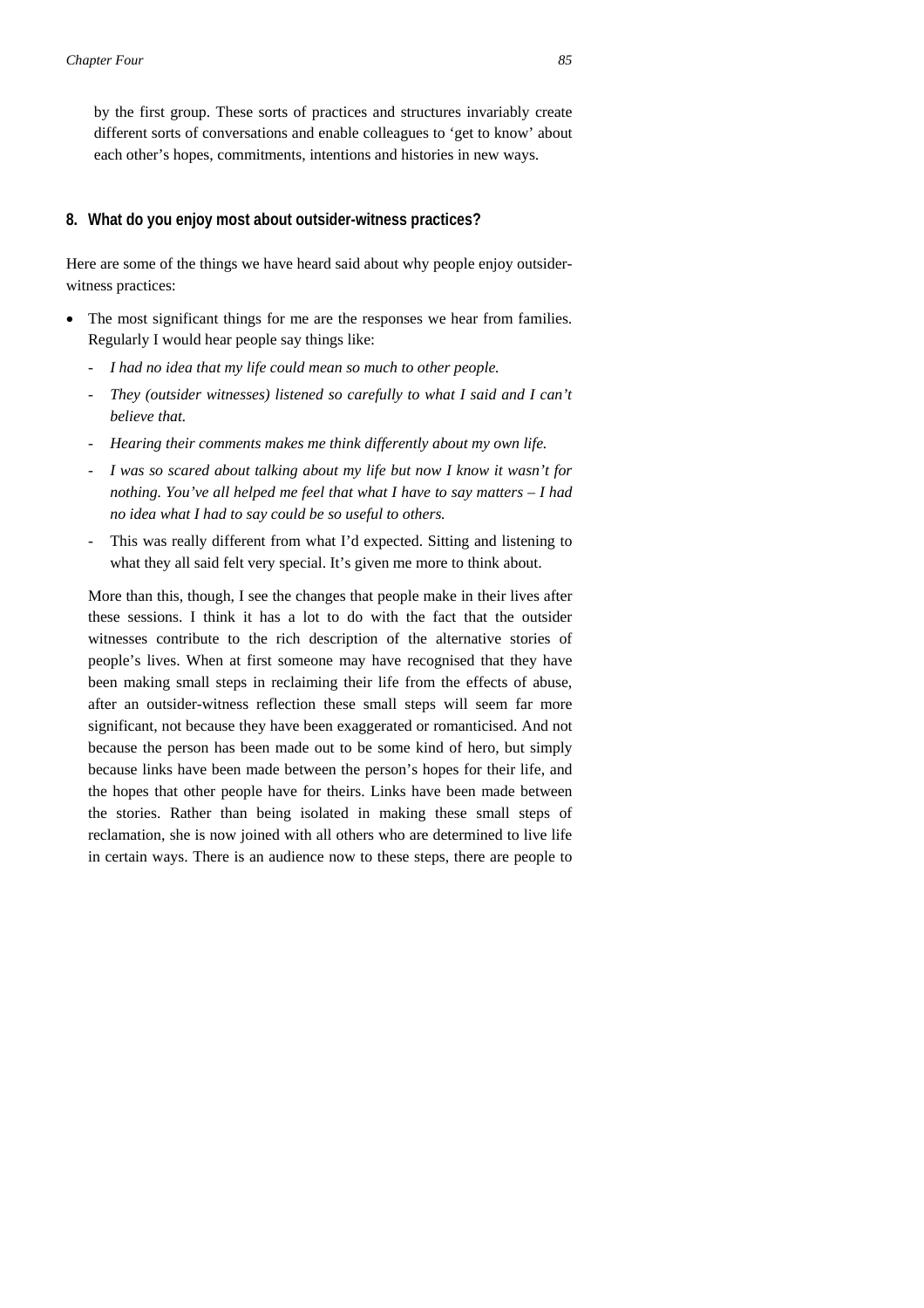whom these steps have been significant, and they have explained why this is so, and what difference they will make to their lives and work. Quite simply, I enjoy the changes that become possible once small steps have been witnessed.

- One of the things I really enjoy is that these practices can take the focus off us as therapists. While the responsibility for ensuring it all goes well lies with us, and while we are certainly very actively involved both in preparation and in ensuring everything stays on track, there is something delightful about how decentred we become in the process. This is especially true when the outsider witnesses are friends or relatives of the person who has sought consultation. Often in my work, an outsider witness is located through a re-membering conversation. If we have identified a particular figure who would be celebratory of the steps that a person is making, or who would perhaps be the least surprised that the person was able to take these steps, then this is an ideal candidate to become an outsider witness. At times this involves some detective work! We might need to try and trace an influential figure in a person's life who they haven't seen for many years. Invariably these figures are delighted to be asked to be a witness to the steps that the person is now making in their life. And these consultations are often powerfully moving. In fact, I'd have to say that these meetings represent some of the highlights of my work.
- To me, an outsider witness is a person (or group) that listens for a particular history, a helpful history, and makes this more visible. I am intrigued by history, so meeting as a group to listen for alternative histories is a great pleasure for me. Every time it also makes me think about my own history differently. Because it is part of the process for me to identify why a certain image resonated strongly for me, this means I am constantly re-engaging with my own history, and importantly, with those aspects of my history that I appreciate.
- While I've heard some people say that involving outsider witnesses is a drain on resources – that you shouldn't ever have more than one therapist involved in a session with a family – that hasn't been my experience. In fact it has been quite the opposite! The changes that can occur as a result of one session with an outsider-witness group can literally be the equivalent of very many individual therapy appointments. What's more, acting as outsider witnesses can be very replenishing for workers. This way of approaching therapy can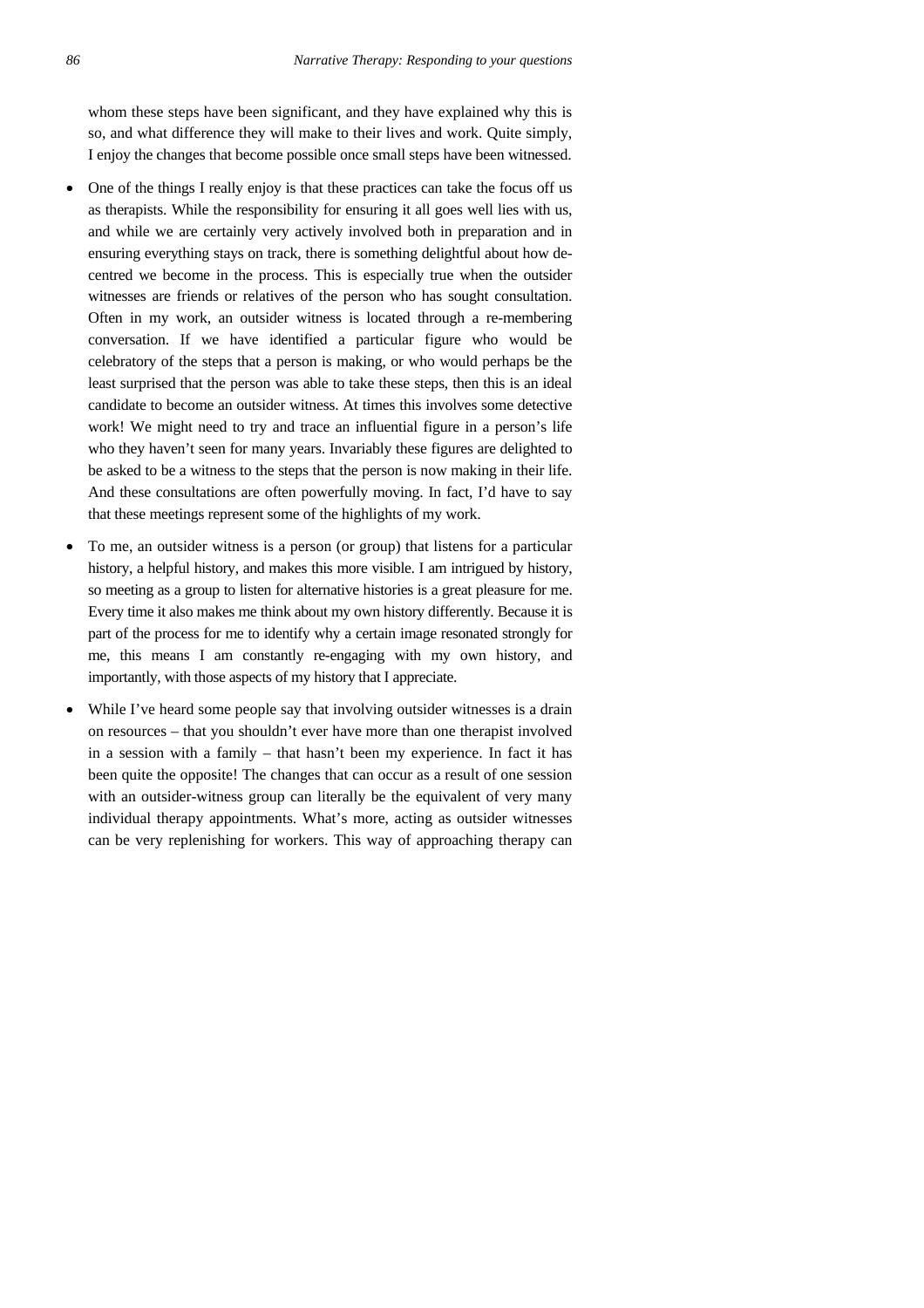be, in my experience, an antidote to burnout! Far from being a drain, these sessions are enlivening. They lead to families becoming more richly resourced in terms of how they understand their lives as linked to certain commitments, ideals, and how these in turn are linked to other people's lives.

- Bearing witness transforms the telling of a story into an experience. Having an outsider-witness group, particularly within the structure of definitional ceremony, turns therapy a little more into a ritual or even a performance. It's not a performance where people are learning lines, or trying to be at the centre of the stage, but it is a performance of different stories, and we take care with how we do this. In some ways, as outsider witnesses, we are both an audience and a participant in the performance of the stories of people's lives. We are an audience to the positive stories of people's lives, but we are also involved in re-telling these stories, linking them to other stories. I am interested in this and how it contributes to new possibilities for those who are struggling with the effects of certain problems.
- $\bullet$  Here in South Africa<sup>6</sup>, outsider-witness practices seem to fit well with what is called 'Ubuntu' – a way of living that emphasises the relationships of care between people. We are very interested in how certain practices of witnessing can contribute to the creation of healthy communities. The more people engage in positively witnessing each other's lives, the greater solidarity and collective care is developed, and the less people become dependent on individual therapy.
- What I enjoy about this as a therapist is that I am not working alone. When I am talking first with the person who has come to consult me, I know there is a whole team behind the one-way screen who are also here to make this work. As long as I do a good enough job in creating space for the team to hear some unique outcomes and the beginnings of an alternative story, then it's very likely that their responses will thicken this story, that many links and images will be evoked. This is a creative and fluid process that I really enjoy. And I like being part of a team.
- I guess we are working with stories. That's what this is all about. As an outsider witness, I am an appreciative audience to the stories of someone's life. When I then offer my reflections, I am not expressing any knowledge I have about the storyteller (the person who is consulting the therapist) but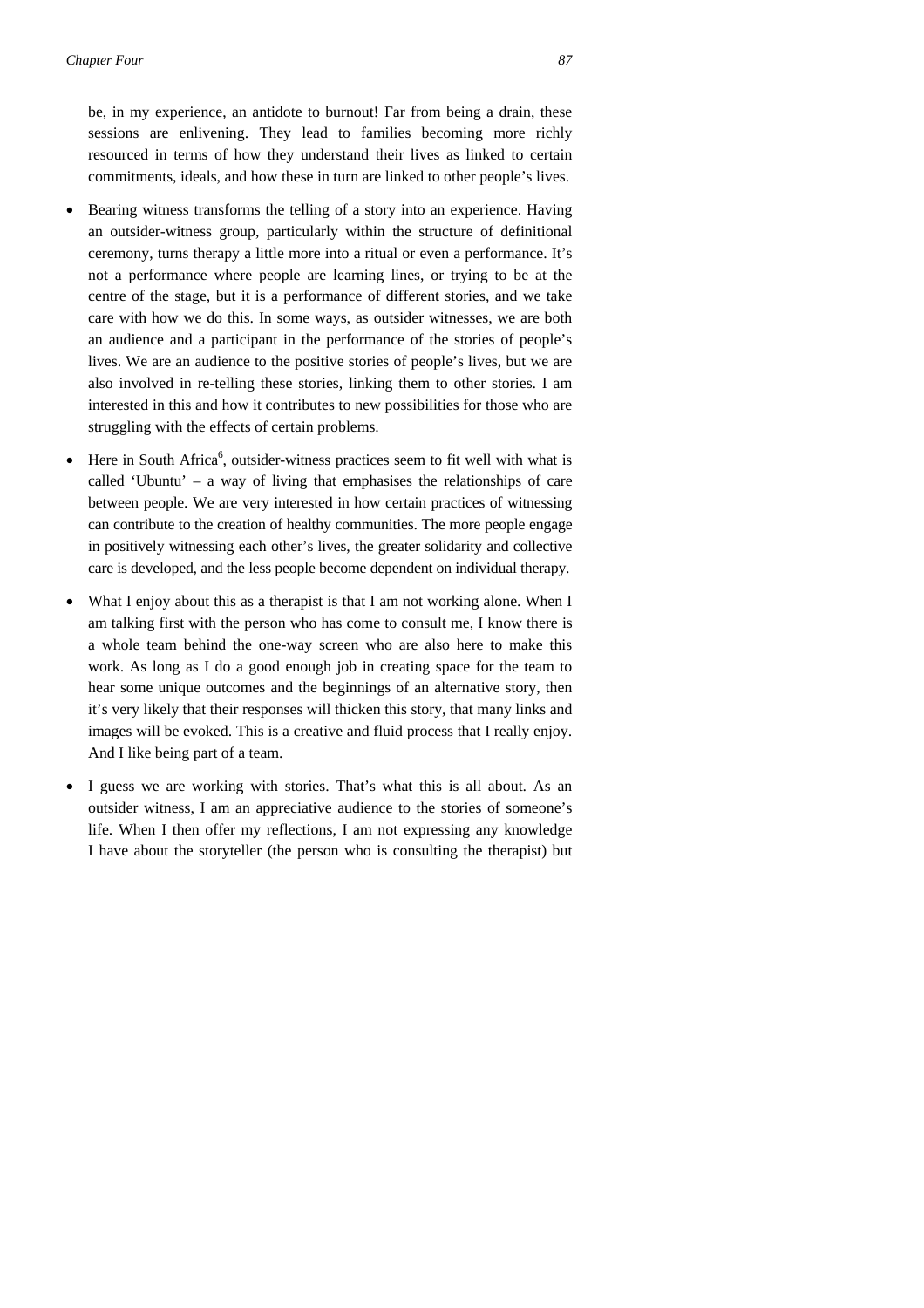I am offering tentative personal appreciations of the stories she/he has told to us. I love stories – their plots, characters, their twists and turns. I love seeing how so many different resonances can be drawn from a single story. Then it is up to the person at the centre of the consultation to decide what is more relevant and helpful for them. To work with stories in a way that is prioritising the experience of the person who has come to therapy is a terrific job.

• I think these practices also make a difference to the lives of therapists. They provide a framework within which we can acknowledge how consultations have real effects in our own lives and thinking without usurping the primary role of therapy, which of course is to attend to and in some way transform the experience of those people who have sought the therapy. When in an outsider-witness role, we as therapists can meet and join in collaboration with others in ways that acknowledge the stories of our own lives. This has been powerfully refreshing for me as a therapist.

## **Last words**

 Well, that's about all for now. There is so much to say about outsider witnessing, as it can take place in many different forms. There may be just one outsider witness, perhaps a figure who was evoked in an earlier re-membering conversation, or there can be a whole team. These practices can be used in therapy settings with individuals, couples and families, or they can be engaged with in community gatherings and larger events. Outsider witnessing is a key aspect of narrative practice. It is not simply an add on. One of the key underpinnings of narrative practice is that our identities are formed in relationship with others. When someone is endeavouring to author new stories about their lives, stories that are free from the constraining effects of various problems, then witnesses will be required – witnesses who can powerfully acknowledge and authenticate the steps taken, the skills and knowledges this has required, the intentions and hopes involved, and who can make links between lives around shared themes. As Dean Lobovits once wrote, 'It takes an audience to solve a problem' (Lobovits et al. 1995, p.255). That's how we understand it too. Outsider witnesses are the audiences required to solve problems.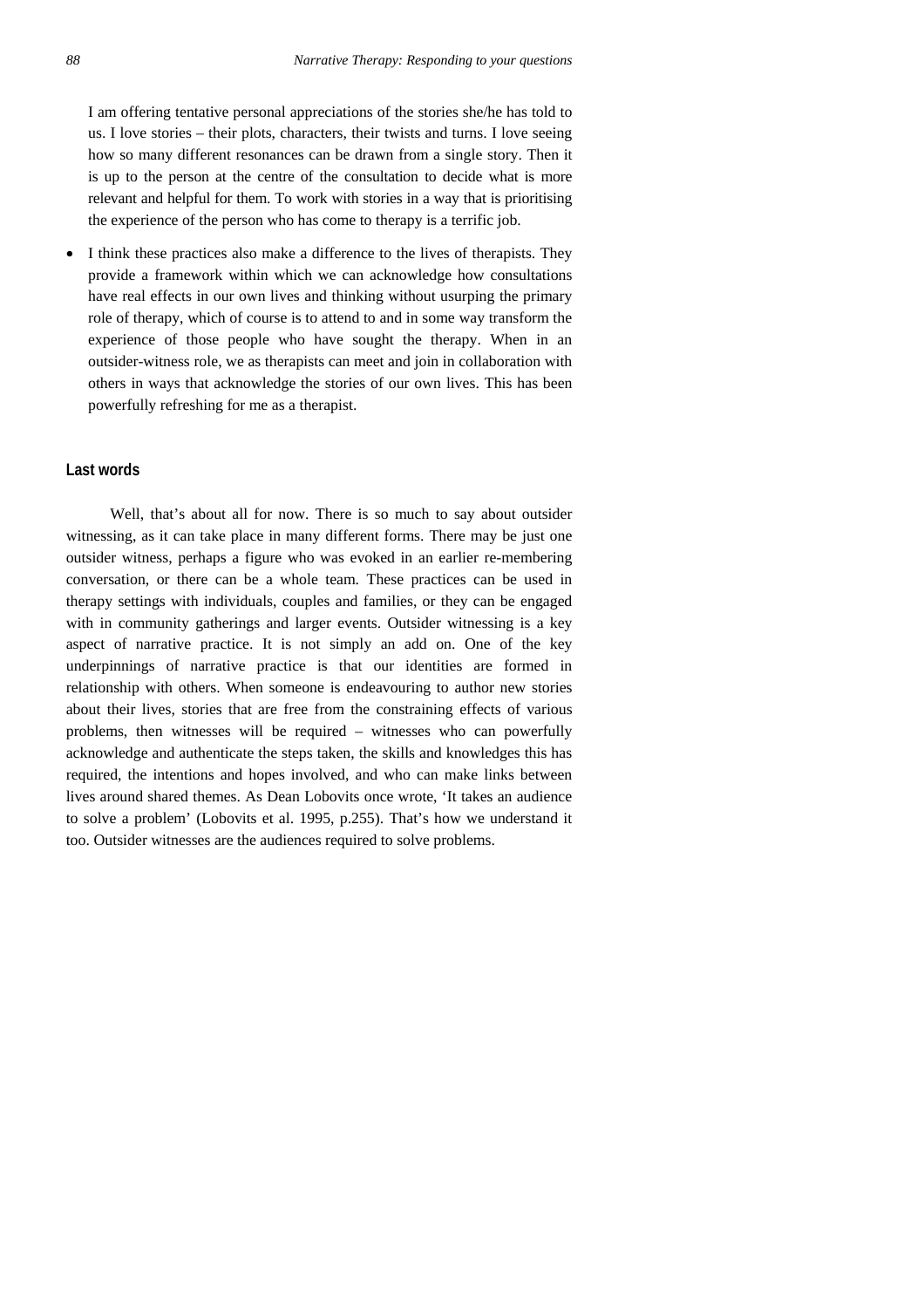#### **About these questions and answers**

 We would like to acknowledge all those who sent us the responses from which this piece has been created: *Marilyn O'Neill, Hugh Fox, Gaye Stockell, Anne Schober, Jeff Zimmerman, Emily Sued & Dirk Kotzé*. We'd also like to acknowledge David Denborough's editing and writing which brought this piece to its final form.

#### **Notes**

- 1. See 'Reflecting Teams Edition' of *Gecko: A journal of deconstruction and narrative ideas in therapeutic practice*, 1999 Vol.2.
- 2. To read about the ways in which definitional ceremonies are structured, see White (1995 & 1997).
- 3. To read about the ways in which definitional ceremonies can structure community gatherings, see the further reading list at the end of this paper.
- 4. These questions and this example were offered by Gaye Stockell.
- 5. To read more about re-membering conversations, see White (1997) and Russell & Carey (2002).
- 6. This reflection was offered by Dirk Kotzé who lives and works in South Africa.

#### **References**

- Andersen, T. 1987: 'The reflecting team: Dialogue and meta-dialogue in clinical work.' *Family Process*, 26:415-428.
- Lobovits, D. H., Maisel, R. & Freeman, J.C. 1995: 'Public practices: An ethic of circulation.' In S. Friedman (ed), *The Reflecting Team in Action: Collaborative practice in family therapy* (pp.223-256). New York: Guilford.
- Myerhoff, B. 1982: 'Life history among the elderly: Performance, visibility and remembering.' In J. Ruby (ed), *A Crack in The Mirror. Reflexive perspectives in anthropology*. Philadelphia: University of Pennsylvania Press.
- Myerhoff, B. 1986: 'Life not death in Venice: Its second life.' In V. Turner & E. Bruner (eds), *The Anthropology of Experience.* Chicago: University of Illinois Press.
- Russell, S. & Carey, M. 2002: 'Re-membering: responding to commonly asked questions.' *The International Journal of Narrative Therapy and Community Work,* No.3.
- White, M. 1995: 'Reflecting teamwork as definitional ceremony.' In M. White: *Re-Authoring Lives: Interviews and essays* (pp.172-198). Adelaide: Dulwich Centre Publications.